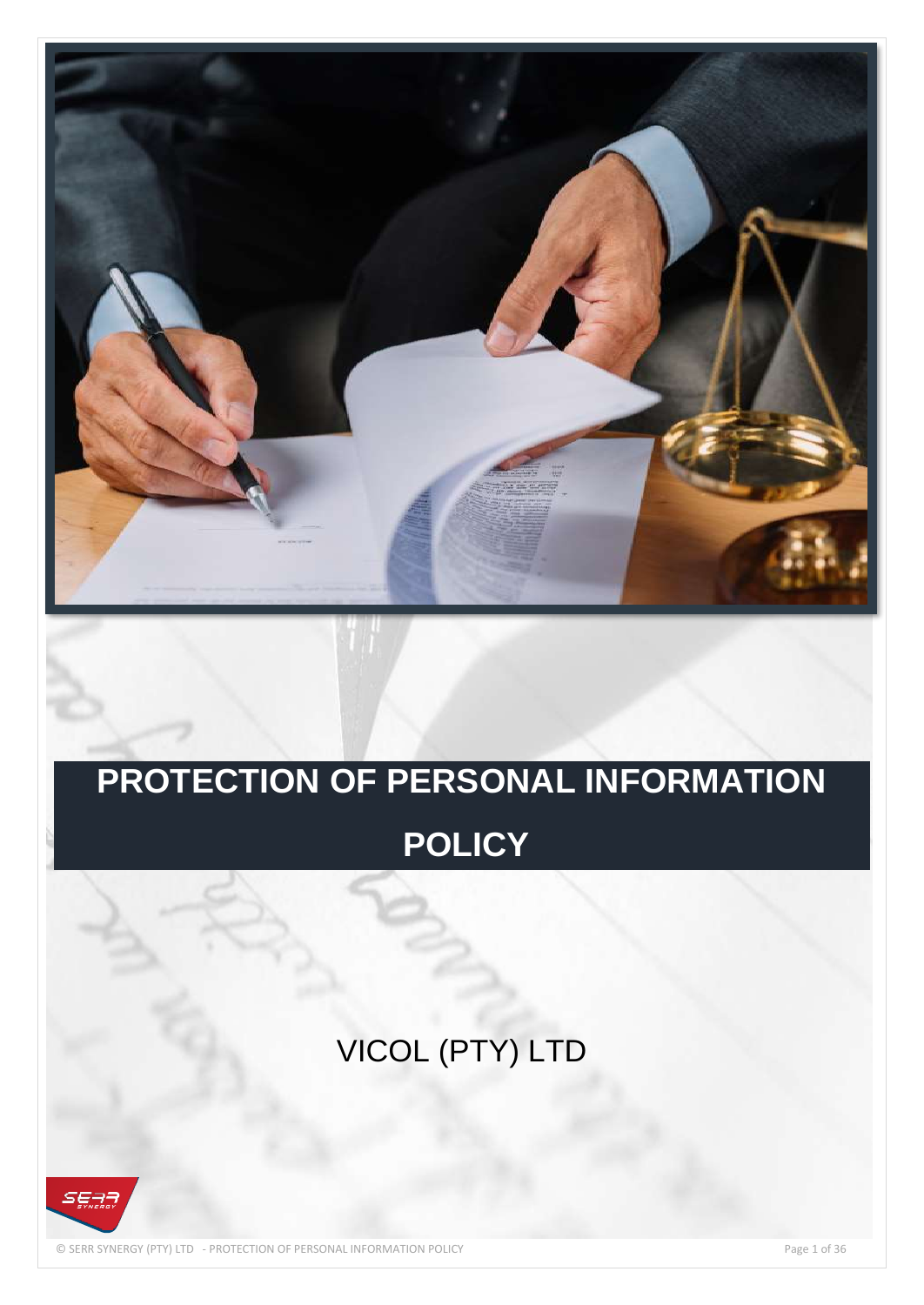## **TABLE OF CONTENTS**

| 6. EMPLOYEES' DUTIES AND RESPONSIBILITIES IN RESPECT OF POPIA  13                 |
|-----------------------------------------------------------------------------------|
|                                                                                   |
| 8. COLLECTION OF PERSONAL INFORMATION DIRECTLY FROM DATA SUBJECT  15              |
|                                                                                   |
|                                                                                   |
| 11. FURTHER PROCESSING OF PERSONAL INFORMATION TO BE COMPATIBLE WITH THE          |
|                                                                                   |
| 12. CERTAIN TYPES OF PROCESSING SUBJECT TO PRIOR AUTHORISATION                    |
|                                                                                   |
|                                                                                   |
|                                                                                   |
| 15. NOTIFICATION TO DATA SUBJECT WHEN COLLECTING PERSONAL INFORMATION  20         |
| 16. SECURITY MEASURES ON INTEGRITY AND CONFIDENTIALITY OF PERSONAL INFORMATION 22 |
| 17. INFORMATION PROCESSED BY OPERATOR OR PERSON ACTING UNDER AUTHORITY  22        |
| 18. SECURITY MEASURES REGARDING INFORMATION PROCESSED BY OPERATOR  23             |
|                                                                                   |
|                                                                                   |
|                                                                                   |
| 22. PROHIBITION ON PROCESSING OF SPECIAL PERSONAL INFORMATION BY                  |
|                                                                                   |
| 23. GENERAL AUTHORISATION CONCERNING SPECIAL PERSONAL INFORMATION  27             |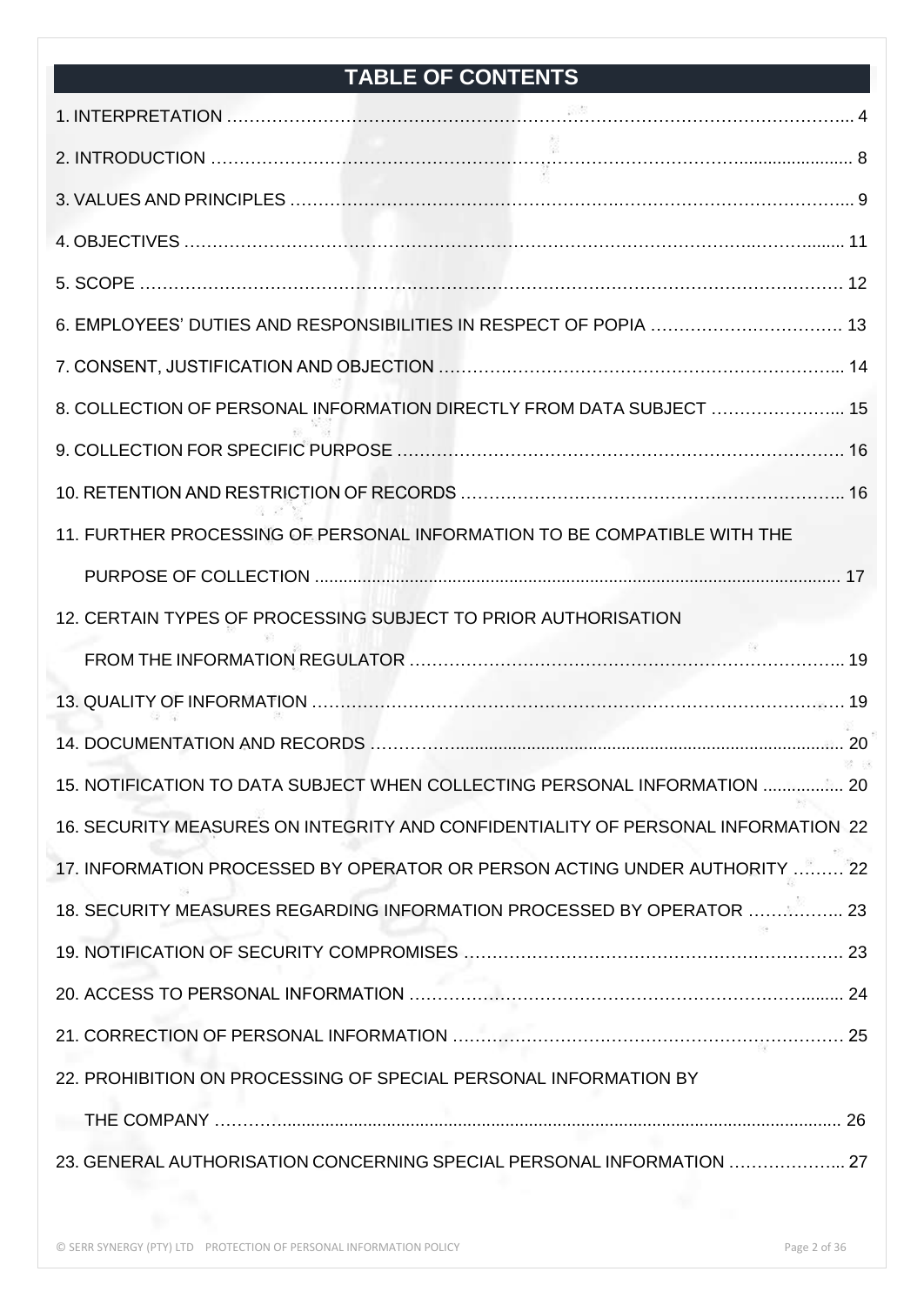## **TABLE OF CONTENTS** *(continues)*

| 24. AUTHORISATION CONCERNING DATA SUBJECT'S RELIGIOUS OR PHILOSOPHICAL     |  |
|----------------------------------------------------------------------------|--|
|                                                                            |  |
| 25. AUTHORISATION CONCERNING DATA SUBJECT'S RACE OR ETHNIC ORIGIN 28       |  |
| 26. AUTHORISATION CONCERNING DATA SUBJECT'S TRADE UNION MEMBERSHIP 28      |  |
| 27. AUTHORISATION CONCERNING DATA SUBJECT'S POLITICAL PERSUASION  29       |  |
| 28. AUTHORISATION CONCERNING DATA SUBJECT'S HEALTH OR SEX LIFE  29         |  |
| 29. AUTHORISATION CONCERNING DATA SUBJECT'S CRIMINAL BEHAVIOUR OR          |  |
|                                                                            |  |
| 30. GENERAL AUTHORISATION CONCERNING PERSONAL INFORMATION OF CHILDREN  31  |  |
|                                                                            |  |
| 32. DIRECT MARKETING BY MEANS OF UNSOLICITED ELECTRONIC COMMUNICATIONS  32 |  |
|                                                                            |  |
|                                                                            |  |
|                                                                            |  |
|                                                                            |  |
| 37. THE COMPANY'S POWERS GIVEN BY THE COMPANY AND EMPLOYEES' RIGHTS IN     |  |
|                                                                            |  |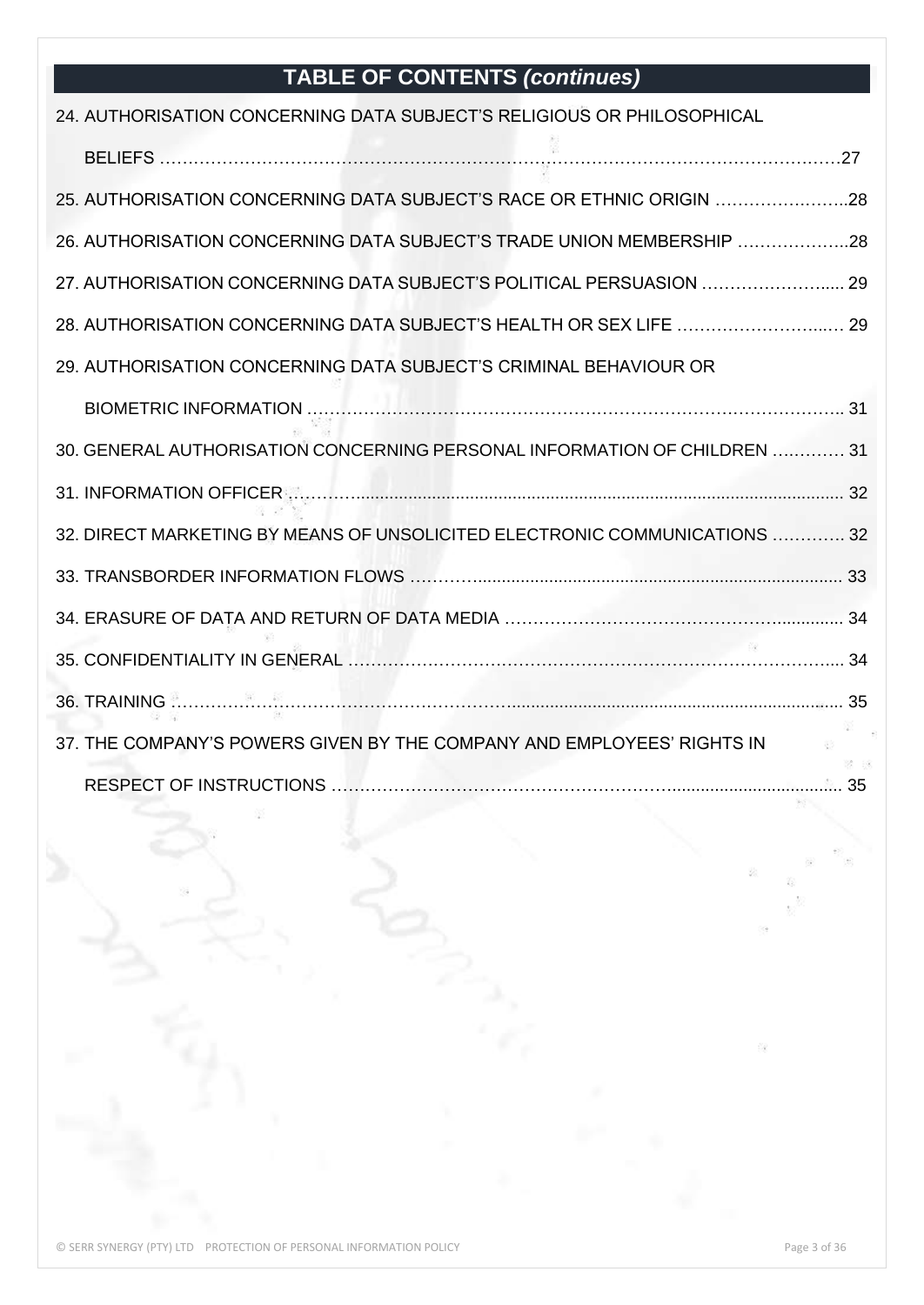#### **1. INTERPRETATION**

- 1.1 In this Policy and for ease of reference, terms used shall bear the same meanings as provided in the clause below, unless a definition to the contrary appears herein.
	- 1.1.1 **"Biometrics"** means a technique of personal identification based on physical, physiological or behavioural characterisation, including blood typing, fingerprinting, DNA analysis, retinal scanning and voice recognition.
	- 1.1.2 "**Business Operations"** means internal personnel and financial information, vendor names and other vendor information (including vendor characteristics, services and agreements), purchasing and internal cost information, internal services and operational manuals, and the manner and methods of conducting the client's business.
	- 1.1.3 **"Company"** means the VICOL (PTY) LTD with registration number 1998/024510/07.

#### 1.1.4 **"Confidential Information"** means–

- 1.1.4.1 any information or data relating to the Company (even if not marked as being confidential, restricted, secret, proprietary or any similar designation), in whatever format and whether recorded or not (and if recorded, whether recorded in writing, on any electronic medium or otherwise), which by its nature or content is identifiable as, or could reasonably be expected to be, confidential and/or proprietary to the Company;
- 1.1.4.2 information relating to the Company's existing and future strategic objectives and existing and future business plans and corporate opportunities, trade secrets, technical information, techniques, know-how, operating methods and procedures;
- 1.1.4.3 details of costs, sources of materials and customer lists (whether actual or potential) and other information relating to the pricing, price lists and purchasing policies of existing and prospective customers and suppliers of the Company;
- 1.1.4.4 computer data, programs and source codes, whether relating to the client or a third party; and
- 1.1.4.5 intellectual property of the Company and/or in respect of which it has rights of use or possession.
- 1.1.5 **"Consent"** means any voluntary, specific and informed expression agreeing to the processing of personal information.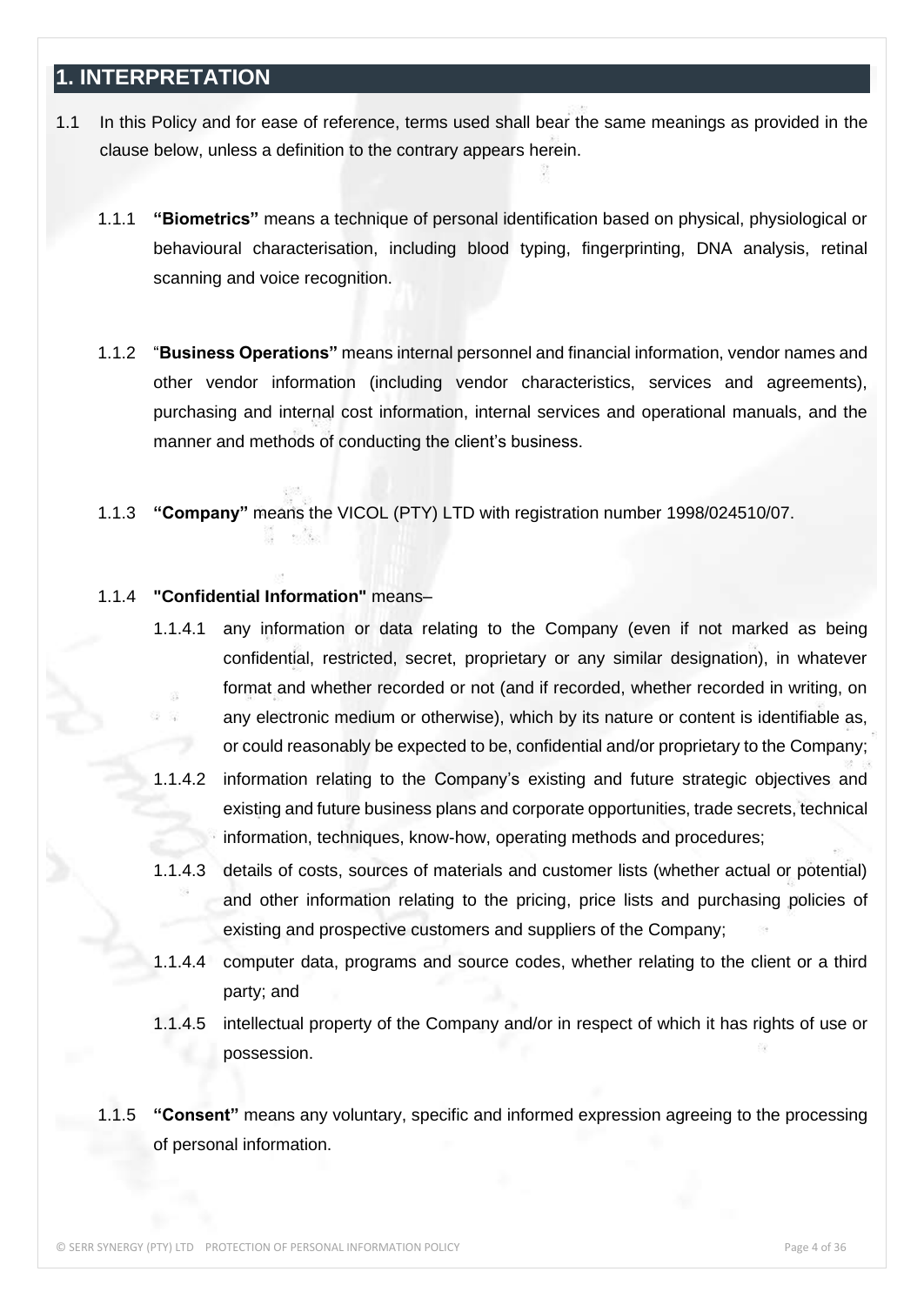- 1.1.6 **"Child"** means a natural person under the age of 18 years who is not legally competent, without the assistance of a competent person, to take any action or decision in respect of any matter concerning him- or herself.
- 1.1.7 **"Data"** means any information relating to a Data Subject which was obtained as a result of a legal agreement between the Responsible Party and Data Subject. The information may be held in hardcopy form (e.g. as written notes relating to a person or as part of a filing system, including card index or filing cabinets structured by name, address or other identifier) or in a form capable of being processed electronically.
- 1.1.8 **"Data Subject"** means the person to whom personal information relates, including a third party or any natural person or legal company whose personal and/or business details were made known to the Responsible Party.
- 1.1.9 **"Electronic communication''** means any text, voice, sound or image message sent over an electronic communications network and which is stored in the network or on the recipient's terminal equipment until it is collected by the recipient.
- 1.1.10 **"Filing system''** means any structured set of personal information, whether centralised, decentralised or dispersed on a functional or geographical basis, which is accessible according to specific criteria.
- 1.1.11 **"Information"** means any confidential information or personal information.
- 1.1.12 **"Information System"** means the process of, and tools for, storing, managing, using and gathering of data and communications in an organisation.
- 1.1.13 **"Information Officer"** of, or in relation to, a–
	- 1.1.13.1 public body, means an information officer or deputy information officer as contemplated in terms of section 1 or 17; or

1.1.13.2 private body, means the head of a private body as contemplated in section 1, of the Promotion of Access to Information Act 2 of 2000 (PAIA).

1.1.14 **"Information Regulator"** means the Information Regulator established in terms of section 39 of POPIA.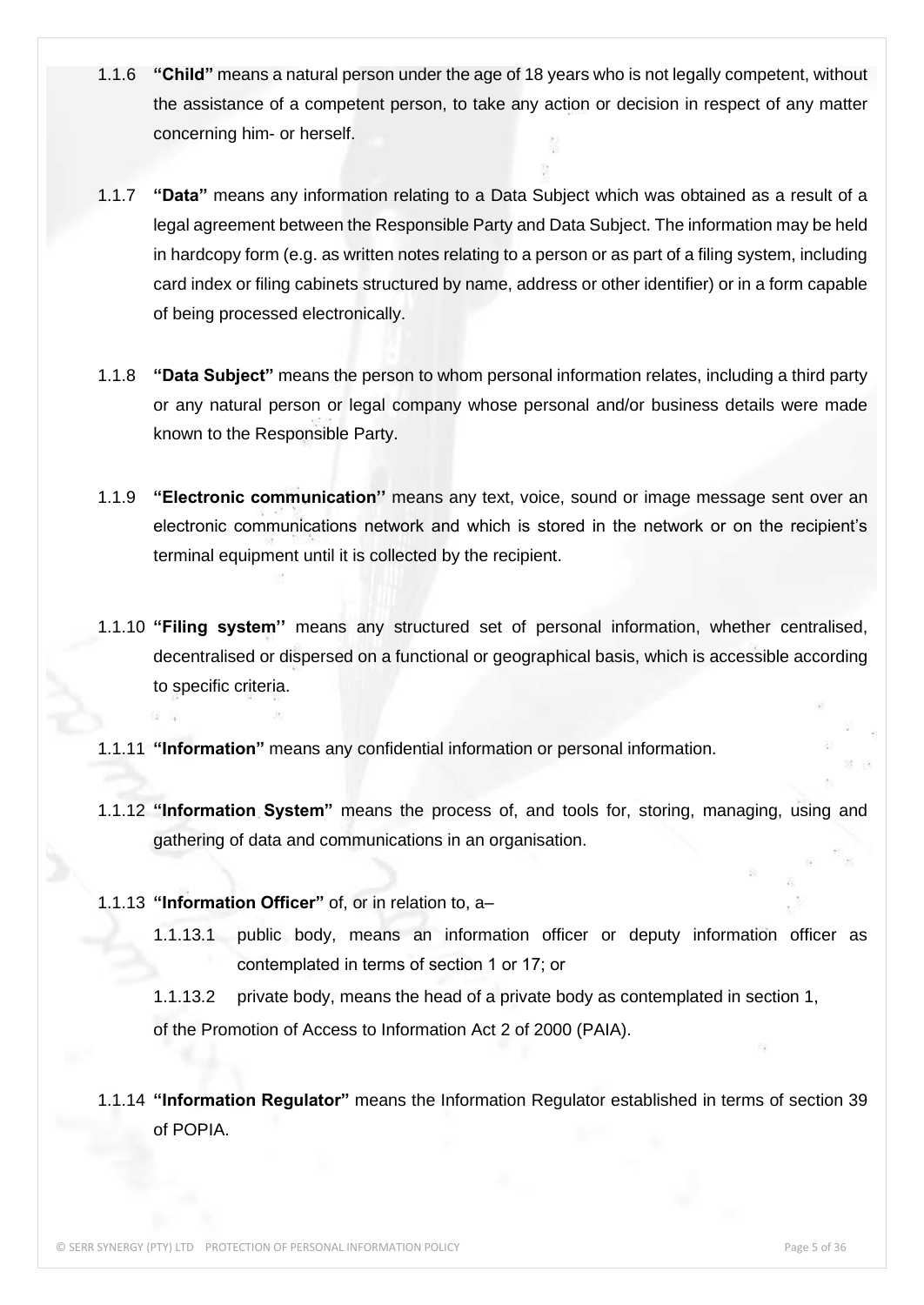- 1.1.15 **"Operator"** means a person who processes personal information for a Responsible Party in terms of a contract or mandate, without coming under the direct authority of that party.
- 1.1.16 **"Personal information** means information relating to an identifiable, living, natural person, and where it is applicable, an identifiable, existing juristic person, including, but not limited to–
	- 1.1.16.1 information relating to the race, gender, sex, pregnancy, marital status, national, ethnic or social origin, colour, sexual orientation, age, physical or mental health, wellbeing, disability, religion, conscience, belief, culture, language and birth of the person;
	- 1.1.16.2 information relating to the education or the medical, financial, criminal or employment history of the person;
	- 1.1.16.3 any identifying number, symbol, email address, physical address, telephone number, location information, online identifier or other particular assignment to the person;
	- 1.1.16.4 the biometric information of the person;
	- 1.1.16.5 the personal opinions, views or preferences of the person;
	- 1.1.16.6 correspondence sent by the person that is implicitly or explicitly of a private or confidential nature or further correspondence that would reveal the contents of the original correspondence;
	- 1.1.16.7 the views or opinions of another individual about the person; and
	- 1.1.16.8 the name of the person if it appears with other personal information relating to the person or if the disclosure of the name itself would reveal information about the person.
- 1.1.17 **"Personal Requester"** means a requester seeking access to a record containing personal information about the requester himself/herself.
- 1.1.18 **"PAIA"** means the Promotion of Access to Information Act (Act No 2 of 2000).
- 1.1.19 **"Processing"** means any operation or activity, or any set of operations whether or not by automatic means, including–
	- 1.1.19.1 the collection, receipt, recording, organisation, collation, storage, updating or modification, retrieval, alteration, consultation or use;
	- 1.1.19.2 dissemination by means of transmission, distribution or made available in any other form; or
	- 1.1.19.3 merging, linking, as well as restriction, degradation, erasure or destruction of information.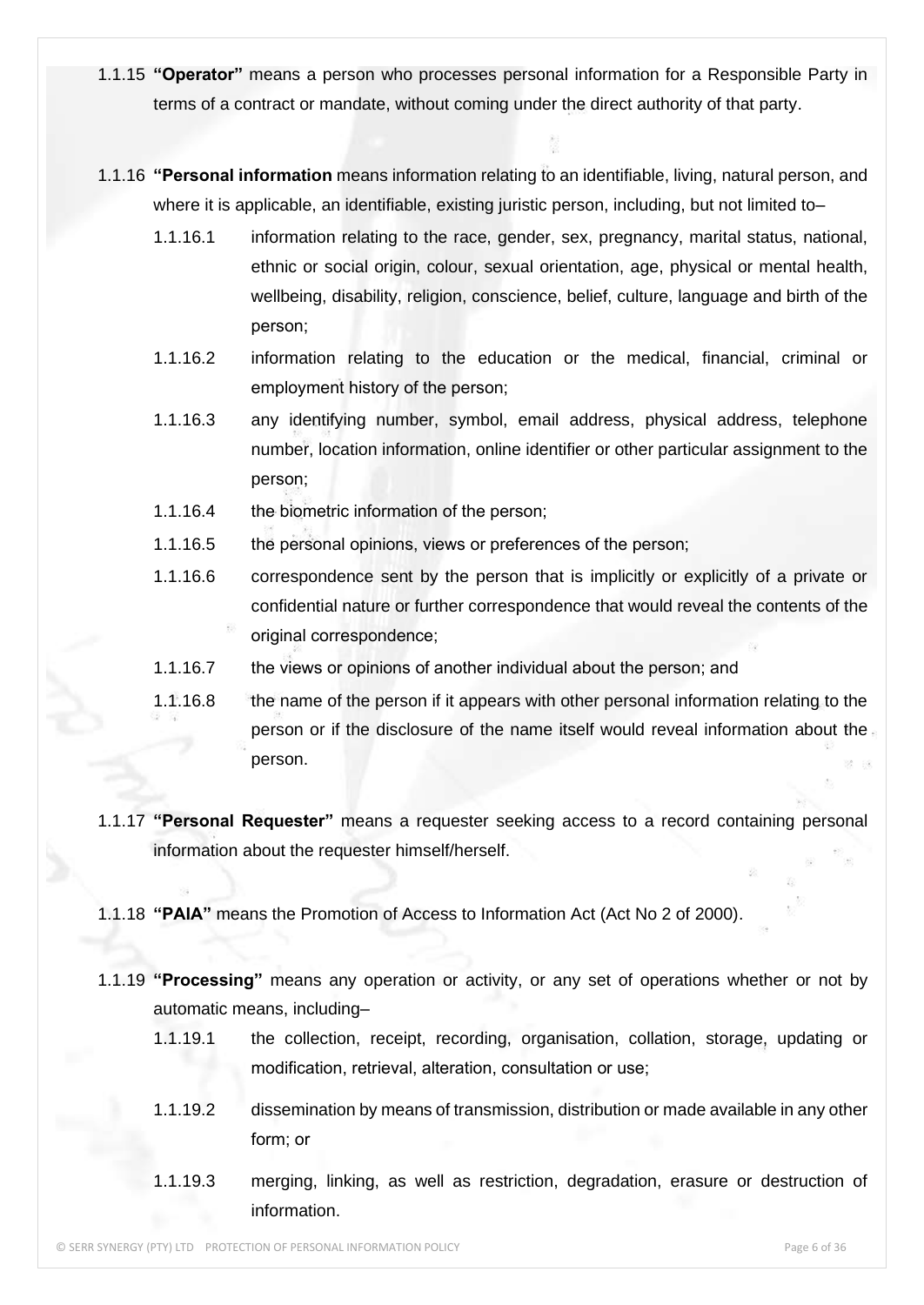#### 1.1.20 **"POPI"** or **"POPIA"** means the Protection of Personal Information Act (Act No. 4 of 2013).

- 1.1.21 **"Record"** means any recorded information–
	- 1.1.21.1 regardless of form or medium, including any–
		- 1.1.21.1.1 writing on any material;
		- 1.1.21.1.2 information produced, recorded or stored by means of any tape recorder, computer equipment, whether hardware or software or both, or other device, and any material subsequently derived from information so produced, recorded or stored;
		- 1.1.21.1.3 label, marking or other writing that identifies or describes anything of which it forms part, or to which it is attached by any means;
		- 1.1.21.1.4 book, map, plan, graph or drawing;
		- 1.1.21.1.5 photograph, film, negative, tape or other device in which one or more visual images are embodied so as to be capable, with or without the aid of some other equipment, of being reproduced;
	- 1.1.21.2 in the possession or under the control of a responsible party;
	- 1.1.21.3 whether or not it was created by a responsible party; and
	- 1.1.21.4 regardless of when it came into existence.
- 1.1.22 **"Request"** means a request for access to a record or information of the Company or a Data Subject.
- 1.1.23 **"Responsible party"** means a public or private body or any other person which or who, alone or in conjunction with others, determines the purpose of and means for processing personal information.
- 1.1.24 **"Third Party",** in relation to a request for access, means any person, excluding a Data Subject or a personal requester.
- 1.1.25 **"Special Personal Information"** means personal information as referred to in section 26 of POPIA.
- 1.1.26 **"this Policy"** or **"the Policy"** means this Protection of Personal Information Policy.
- 1.1.27 **"the Responsible Party"** means the Company.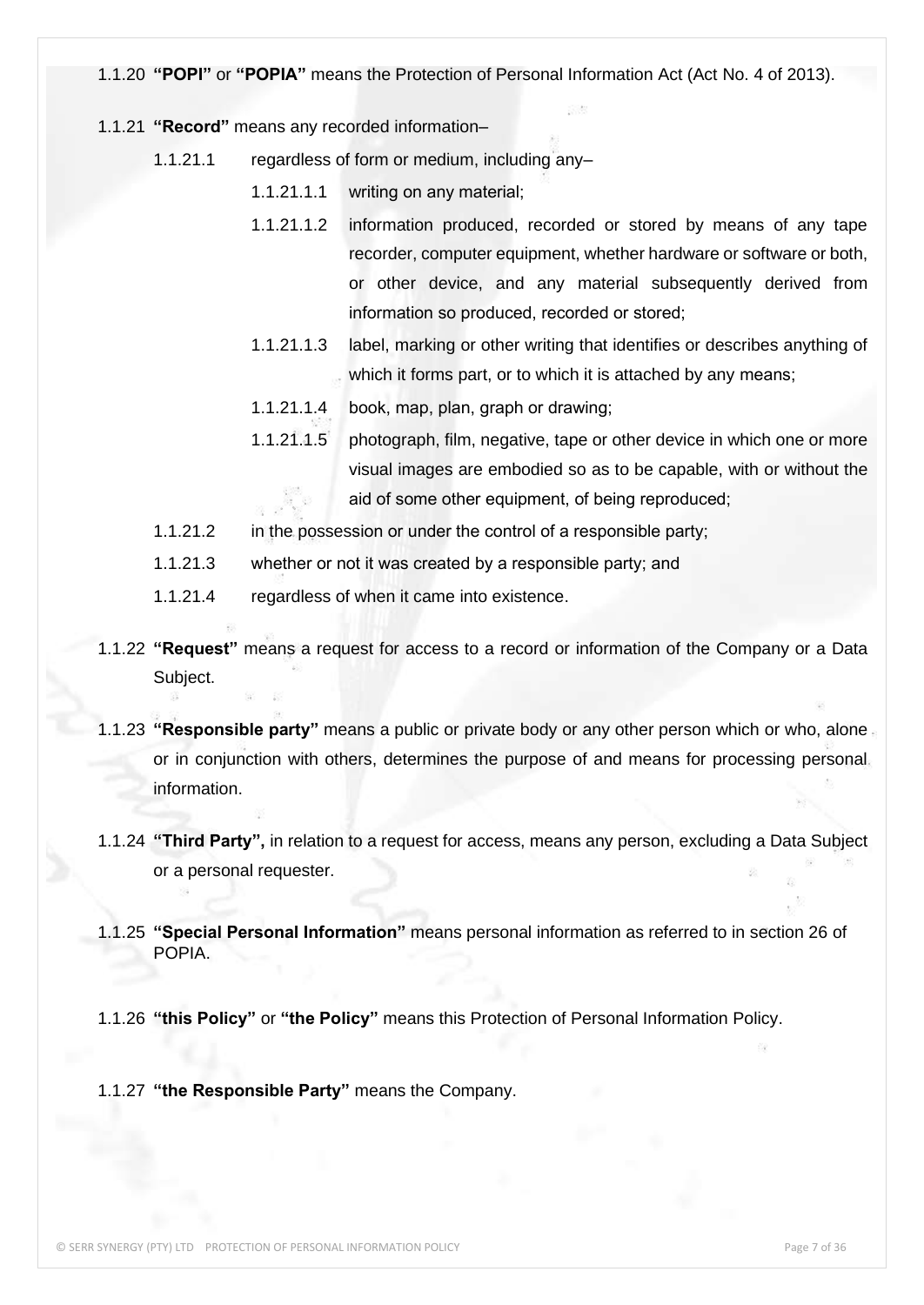1.1.28 **"unique identifier"** means any identifier that is assigned to a Data Subject and is used by a Responsible Party for the purposes of the operations of that Responsible Party and that uniquely identifies that Data Subject in relation to that Responsible Party.

#### **2. INTRODUCTION**

- 2.1 In terms of the Protection of Personal Information Act ("POPI" or "POPIA") 4 of 2013, Vicol (Pty) Ltd (**"the Company"**) is the Responsible Party in respect of the personal information held of other persons such as employees, clients and customers, referred to in POPIA and this Policy as (**"Data Subjects**").
- 2.2 Whenever the Company, through its employees, representatives, agents or providers of goods and services, processes personal information, data or confidential information of the Company itself or personal information of Data Subjects, the rights of the Company and the Data Subjects are protected by POPIA. The right of Data Subjects to have their personal information protected must be balanced with the rights of certain persons (third parties) who may legitimately seek access to such information. The rights of persons to request information are dealt with in a Manual compiled in terms of the Promotion of Access to Information Act 2 of 2000 (PAIA), which Manual is readily available on the Company's premises, its website or from the Company's Information Officer(s).
- 2.3 Employees who are granted the privilege of access to personal information and data in the performance of their duties must adhere to strict guidelines regarding the appropriate use of this resource. Employees as users who violate the provisions of legislation and this Policy will be subjected to disciplinary action in terms of the Company's disciplinary codes and procedures. Access to data shall not be used for any illegal or unlawful purposes, i.e. abuse involving criminal offences such as fraud and intimidation. Users must be aware that access to data is strictly limited to activities in direct relation to official business, their duties, job description and the purpose for which it was provided.
- 2.4 This Policy provides the procedures for the use of any personal information data and records within the Company and will ensure that all policies remain current and relevant. It will, therefore, be necessary from time to time to modify and amend some sections of the policies and procedures, or to add new procedures.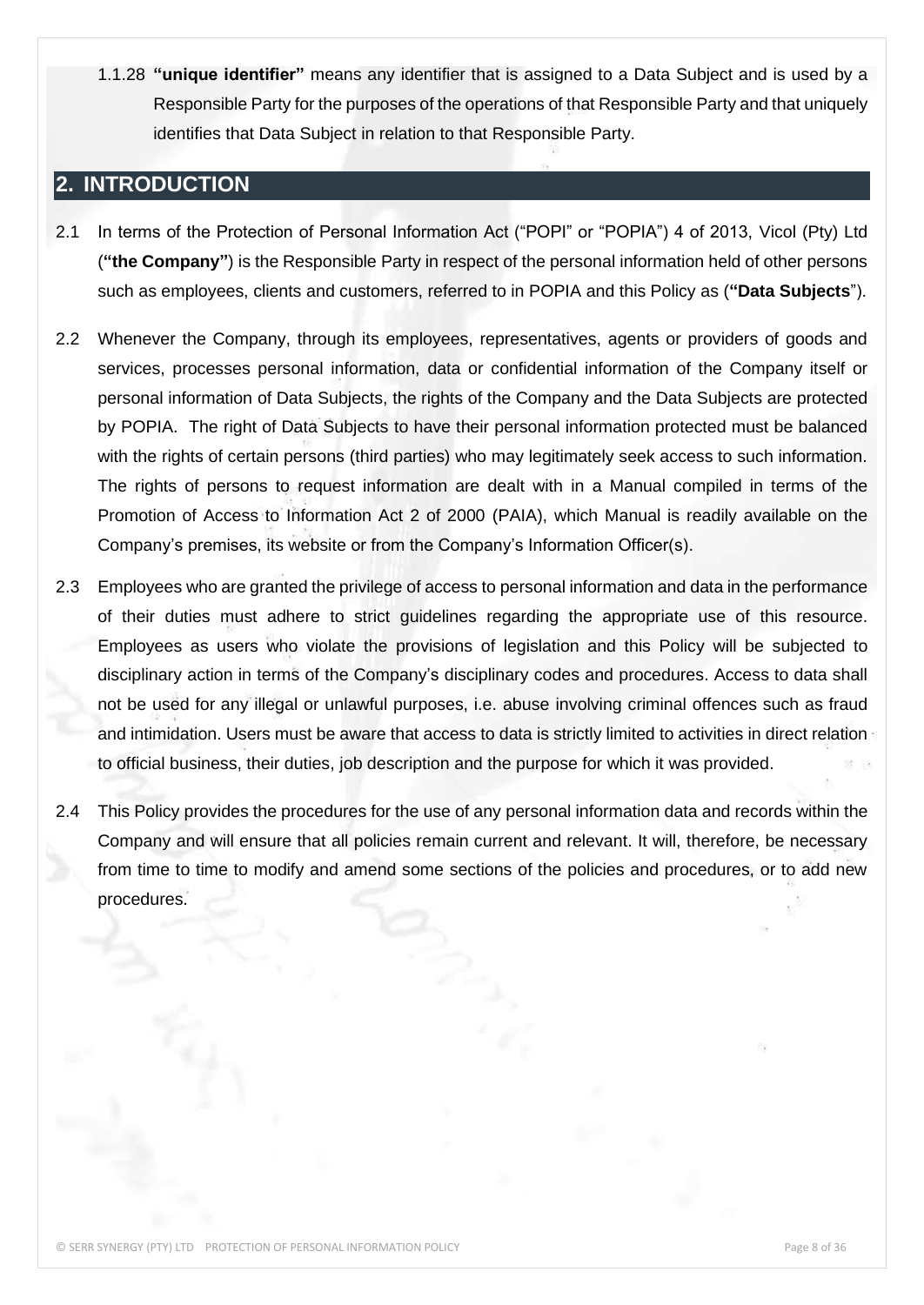#### **3 VALUES AND PRINCIPLES**

- 3.1 The Company is committed to safeguarding the confidentiality, integrity and availability of all physical and electronic data and personal information of the Company to ensure that regulatory, operational and contractual requirements are met.
- 3.2 The Company shall ensure that information is accessible only to those authorised to have access, while safeguarding the accuracy and completeness of information when processing and archiving data and personal information.
- 3.3 In respect of the processing of personal information of Data Subjects, the Company recognises the rights of Data Subjects which can be summarised in terms of POPIA as follows:

#### 3.3.1 **Rights of Data Subjects**

3.3.1.1 A Data Subject has the right to have his/her or its personal information processed in accordance with the conditions for the lawful processing of personal information, including the right–

 $3.3.1.1.1$  to be notified that  $-$ 

- 3.3.1.1.1.1 personal information about him/her or it is being collected as provided for in terms of section 18 of POPIA; or
- 3.3.1.1.1.2 his/her or its personal information has been accessed or acquired by an unauthorised person as provided for in terms of section 22 of POPIA;
- 3.3.1.1.2 to establish whether a Responsible Party holds personal information of that Data Subject and to request access to his/her or its personal information as provided for in terms of section 23 of POPIA;
- 3.3.1.1.3 to request, where necessary, the correction, destruction or deletion of his/her or its personal information as provided for in terms of section 24 of POPIA;
- 3.3.1.1.4 to object, on reasonable grounds relating to his/her or its particular situation, to the processing of his/her or its personal information as provided for in terms of section 11(3)(a) of POPIA;
- 3.3.1.1.5 to object to the processing of his/her or its personal information;
	- 3.3.1.1.5.1 at any time for purposes of direct marketing in terms of section 11(3)(b) of POPIA; or
	- 3.3.1.1.5.2 in terms of section 69(3)(c) of POPIA;

#### 3.3.1.1.6 not to have his/her or its personal information processed for purposes of direct marketing by means of unsolicited electronic communications except as referred to in section 69 (1) of POPIA;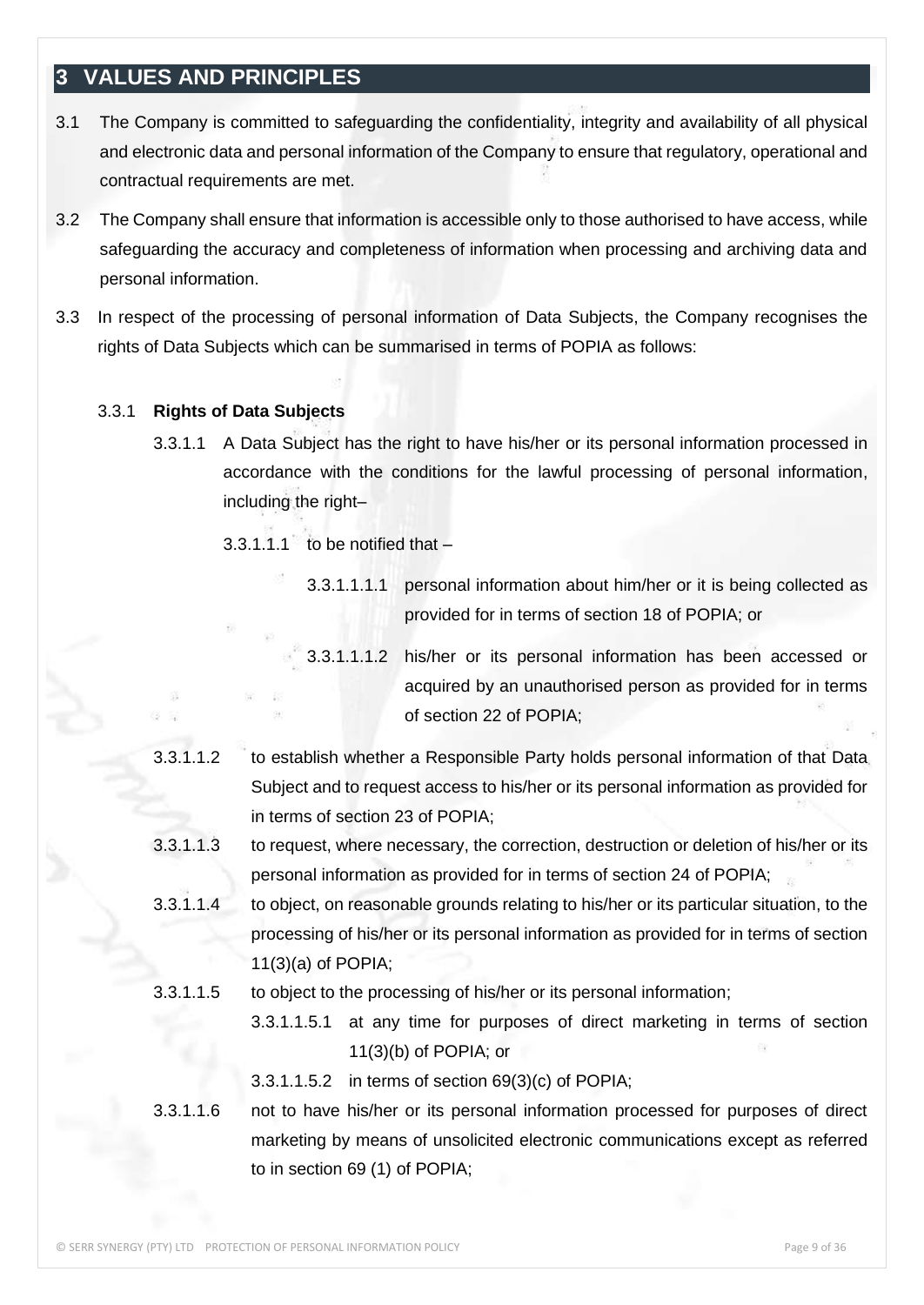- 3.3.1.1.7 not to be subject, under certain circumstances, to a decision which is based solely on the automated processing of his/her or its personal information intended to provide a profile of such person as provided for in terms of section 71 of POPIA;
- 3.3.1.1.8 to submit a complaint to the Regulator regarding the alleged interference with the protection of the personal information of any Data Subject or to submit a complaint to the Information Regulator in respect of a determination of an adjudicator as provided for in terms of section 74 of POPIA; and
- 3.3.1.1.9 to institute civil proceedings regarding the alleged interference with the protection of his/her or its personal information as provided for in section 99 of POPIA.

#### 3.3.2 **Exclusions**

- 3.3.2.1 The provisions of POPIA do not apply to the processing of personal information–
	- 3.3.2.1.1 in the course of a purely personal or household activity;
	- 3.3.2.1.2 that has been de-identified to the extent that it cannot be re-identified again;
	- 3.3.2.1.3 by or on behalf of a public body–
		- 3.3.2.1.3.1 which involves national security, including activities that are aimed at assisting in the identification of the financing of terrorist and related activities, defence or public safety; or
			- 3.3.2.1.3.2 the purpose of which is the prevention and detection, including assistance in the identification of the proceeds of unlawful activities and combating of money laundering activities, investigation or proof of offences, the prosecution of offenders or the execution of sentences or security measures to the extent that adequate safeguards have been established in legislation for the protection of such personal information;
	- 3.3.2.1.4 by the Cabinet and its committees or the Executive Council of a province; or
	- 3.3.2.1.5 relating to the judicial functions of a court referred to in section 166 of the Constitution of South Africa.

#### **3.3.3 Exclusion for journalistic, literary or artistic purposes**

3.3.3.1 POPIA does not apply to the processing of personal information solely for the purpose of journalistic, literary or artistic expression to the extent that such an exclusion is necessary to reconcile, as a matter of public interest, the right to privacy with the right to freedom of expression.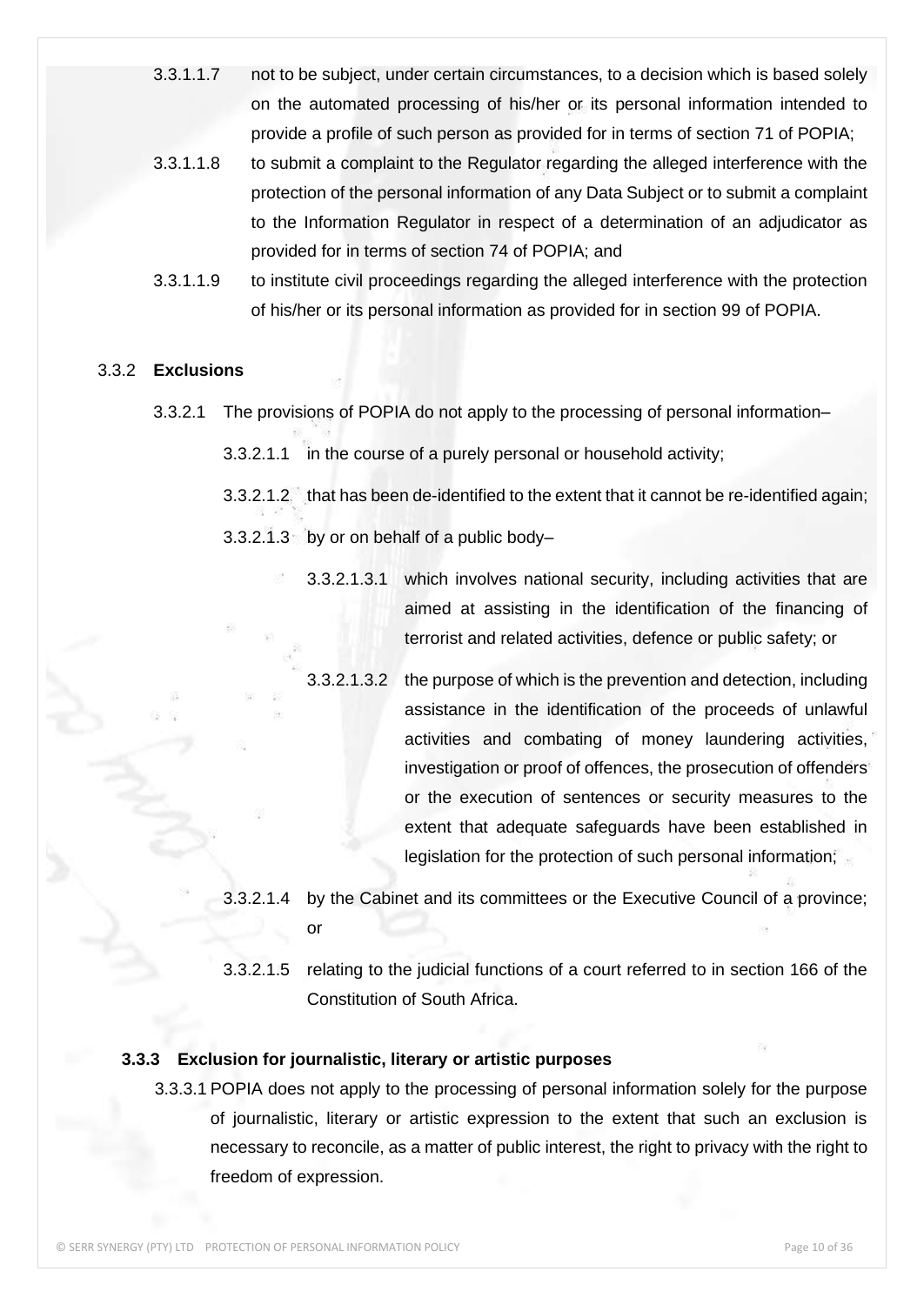- 3.3.3.2 Where a Responsible Party who processes personal information exclusively for journalistic purposes is, by virtue of office, employment or profession, subject to a code of ethics that provides adequate safeguards for the protection of personal information, such code will apply to the processing concerned to the exclusion of POPIA, and any alleged interference with the protection of the personal information of a Data Subject that may arise as a result of such processing must be adjudicated as provided for in terms of that code.
- 3.3.3.3 In the event of a dispute as to whether or not adequate safeguards have been provided for in a code as required in terms of paragraph 3.3.3.2 above, consideration may be given to–
	- 3.3.3.3.1 the special importance of the public interest in freedom of expression;
	- 3.3.3.3.2 domestic and international standards balancing the–
		- 3.3.3.3.2.1 public interest in allowing for the free flow of information to the public through the media in recognition of the right of the public to be informed;
		- 3.3.3.3.2.2 public interest in safeguarding the protection of personal information of Data Subjects;
		- 3.3.3.3.2.3 the need to secure the integrity of personal information;
		- 3.3.3.3.2.4 domestic and international standards of professional integrity for journalists; and
		- 3.3.3.3.2.5 the nature and ambit of self-regulatory forms of supervision provided by the profession.

#### **4 OBJECTIVES**

- 4.1 The purpose of this Policy is to establish guidelines and responsibilities for the use of personal information and data in the Company. The Policy includes the basic protocols for regulating the use of the Company's internet facilities, as well as general controls and associated services, to ensure business continuity, minimise business damage and maximise return on business opportunities with a view to protecting the reliability and completeness of all personal information.
- 4.2 This policy provides guidelines for the following:
	- 4.2.1 Compliance with requirements for confidentiality, integrity and availability of personal information of the Company's employees, clients, suppliers, customers and other stakeholders;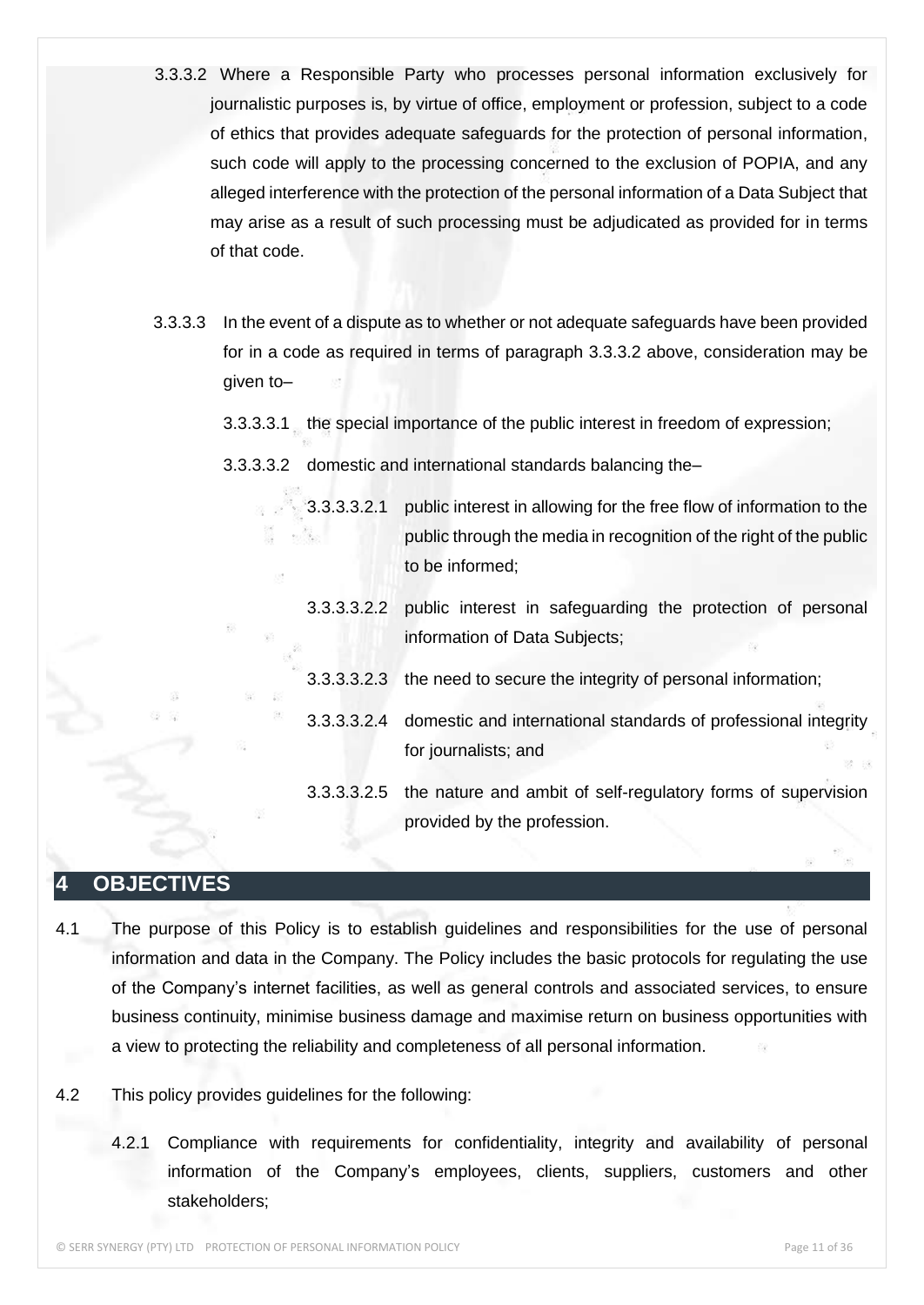- 4.2.2 Establishing controls for protecting the Company's own information and information systems against theft, abuse and other forms of harm and loss;
- 4.2.3 Motivating administrators and employees to meet their responsibilities in terms of ownership of and knowledge about personal information security in order to minimise the risk of security incidents;
- 4.2.4 Ensuring that the Company is capable of continuing operations even in the event of major security incidents;
- 4.2.5 General communication practices, social media management and confidentiality of information;
- 4.2.6 Managing the risk of usage and guiding users as to what is acceptable;
- 4.2.7 The use of Company-owned or sponsored personal computers, laptops, phones, fax machines, notebooks, printers, electronic devices, related hardware and any Company software;
- 4.2.8 Access to and disclosure of electronic mail messages sent or received by employees, and storage and printing of confidential and personal information;
- 4.2.9 To provide for procedures and measures to fulfil the conditions of the lawful processing of personal information in terms of POPIA, which conditions are as follows:
	- 4.2.9.1 'Accountability', as referred to in section 8 of POPIA;
	- 4.2.9.2 'Processing limitation', as referred to in sections 9 to 12 of POPIA;
	- 4.2.9.3 'Purpose specification', as referred to in sections 13 and 14 of POPIA;
	- 4.2.9.4 'Further processing limitation' as referred to in section 15 of POPIA;
	- 4.2.9.5 'Information quality', as referred to in section 16 of POPIA;
	- 4.2.9.6 'Openness', as referred to in sections 17 and 18 of POPIA;
	- 4.2.9.7 'Security safeguards', as referred to in sections 19 to 22 of POPIA; and
	- 4.2.9.8 'Data Subject participation', as referred to in sections 23 to 25 of POPIA.

#### **5 SCOPE**

- 5.1 This Policy applies to all employees of the Company (temporary and permanent) as well as independent contractors who work on the premises of the Company or who have access to the personal information and data of the Company.
- 5.2 All employees are required to fully understand and comply with the Policy as set out in this document.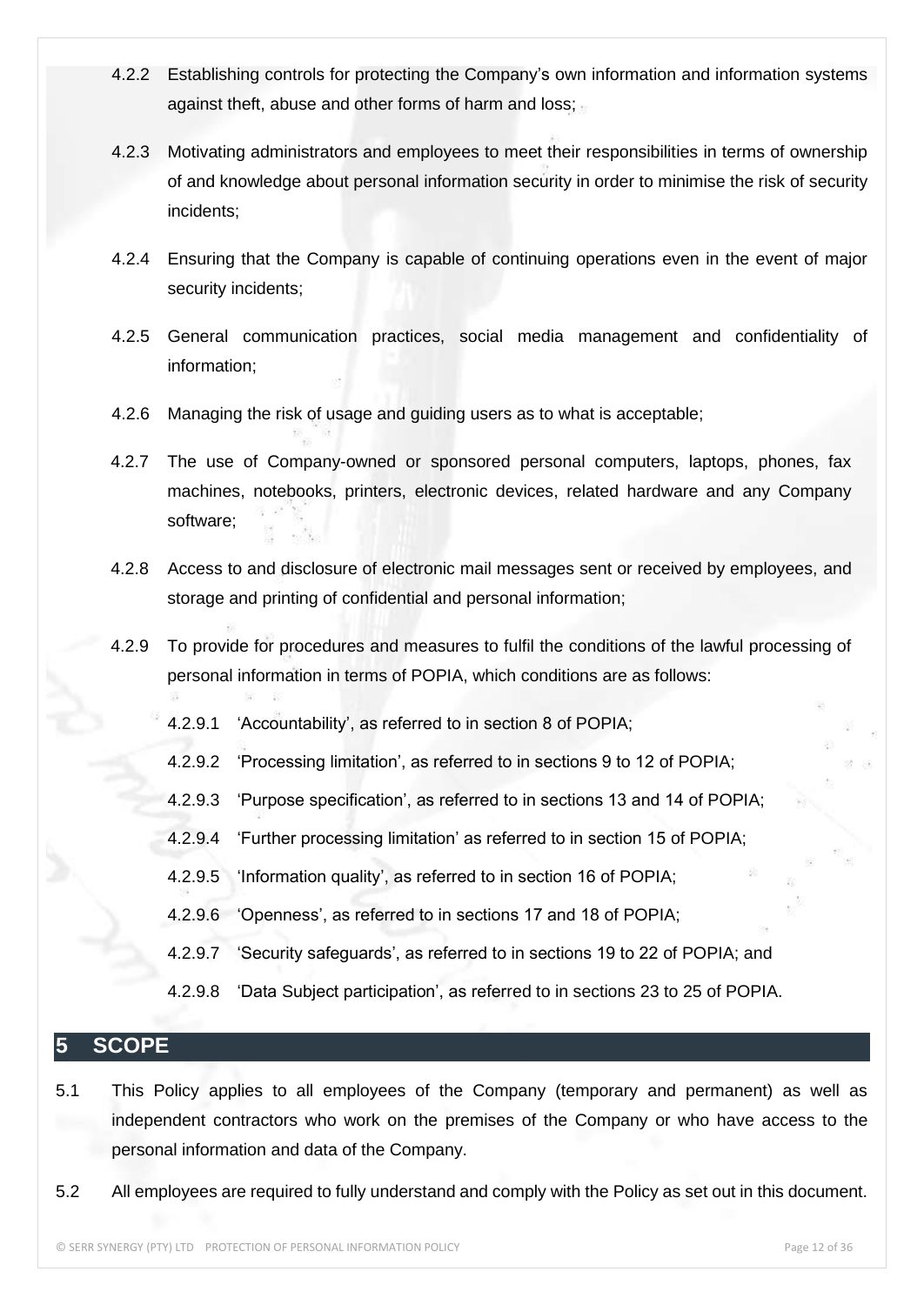- 5.3 The Company reserves the right to monitor user activities, including phone and internet records, for compliance with information security principles.
- 5.4 The scope, type and purpose of the collection, processing and/or use of personal information data by employees for the Company are specified in this Policy.
- 5.5 Every other transfer to a third party requires the prior consent of the Company, which must be given when the special requirements of the applicable provisions of POPIA are met.
- 5.6 Any reference to **"the Company"** shall also include employees and other persons acting on behalf of the Company.

#### **6 EMPLOYEES' DUTIES AND RESPONSIBILITIES IN RESPECT OF POPIA**

- 6.1 Employees' observation of the provisions of the applicable provisions of POPIA is important to secure the lawful processing of personal information and entails the following duties and responsibilities:
	- 6.1.1 Observation of personal information data confidentiality pursuant to the respectively applicable provisions of POPIA. All persons and employees who have access to personal information data of the Company by virtue of their mandates are obliged to maintain confidentiality of the personal information and data of the Company and must be instructed in the special data protection duties arising from this mandate and the existing instruction and purpose commitment.
	- 6.1.2 The implementation and observation of all technical and organisational measures necessary for this mandate in compliance with the respectively applicable provisions of POPIA.
	- 6.1.3 Immediate notification of the Company with regard to the control procedures and measures of the supervisory authority pursuant to the respectively applicable provisions of POPIA. This also applies should a competent authority investigate employees' conduct in accordance with the respectively applicable provisions of POPIA.
	- 6.1.4 Job control by means of regular checks by employees with regard to the execution or fulfilment of their mandates, in particular the observation and, where applicable, the necessary adaptation of provisions and measures for the performance of their mandates, duties and responsibilities.
	- 6.1.5 Verifiability of the technical and organisational measures implemented by the Company. In this respect employees are required to co-operate with any verifying process. The Company may request, at its own cost, specific attestations, reports or report excerpts of independent bodies (e.g. auditors, audits, data protection officer, Information Technology (IT) security departments, data protection auditor, quality auditor) or appropriate certification by an IT security or data protection audit.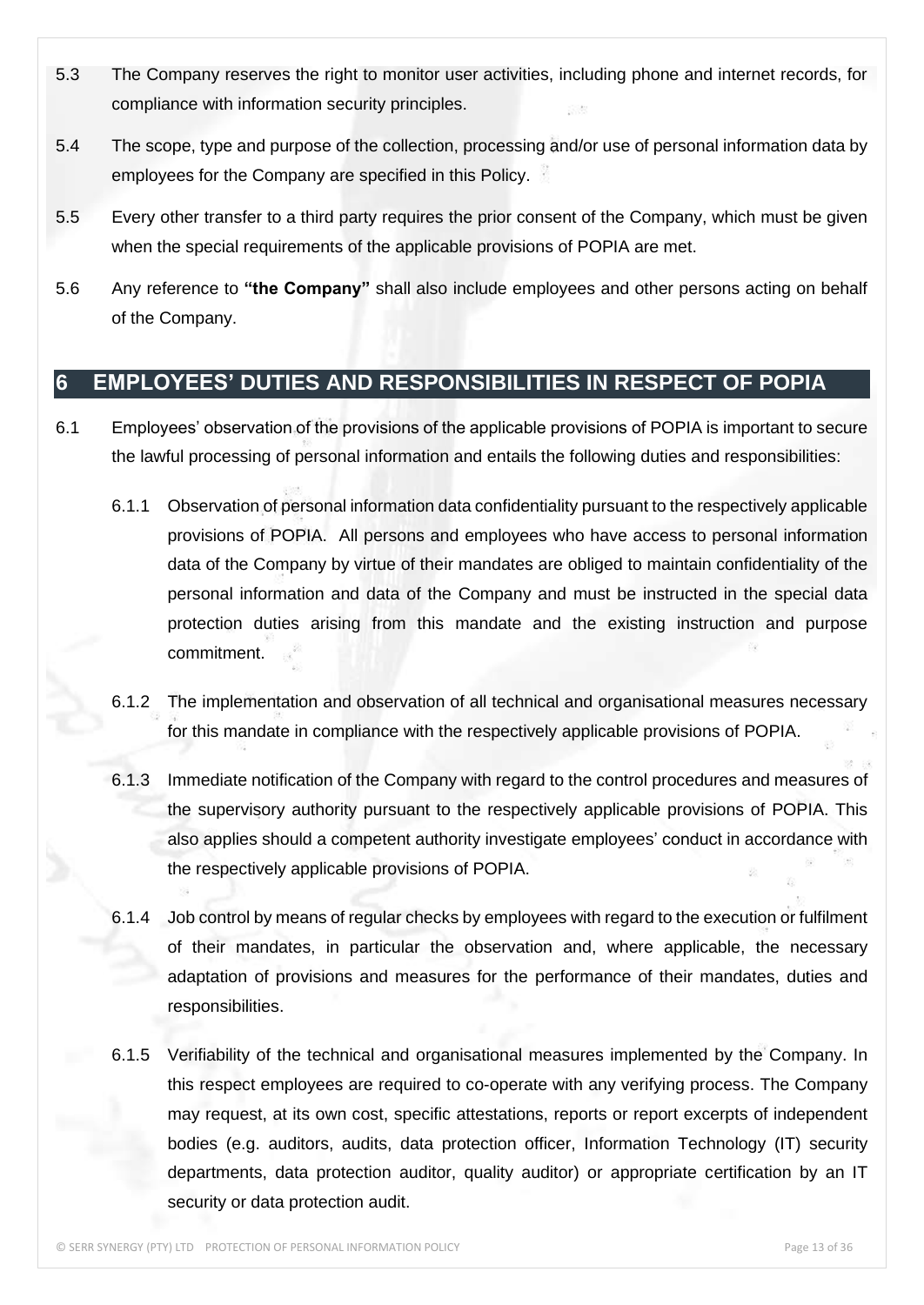- 6.1.6 Overall the measures to be implemented relate to organisational control, physical access control, system access control, data access control, transmission control, job control, availability control and separation requirement, and provide guidelines and rules with regard to the type of data exchange / data provision, / the type / circumstances of processing / data storage and the type / circumstances of output / data transmission, especially those relating to personal information data.
- 6.1.7 The technical and organisational measures are subject to continuous technical progress and further development. In this respect employees are permitted to implement alternative and adequate and appropriate interim measures which may not fall short of the safety level of the specified measures, and which are not inconsistent with this Policy and data protection measures implemented by the Company. All significant and material changes must be documented by employees. On request, employees are obliged to provide the Company with the information stipulated in respect of the applicable provisions of POPIA which they as employees are required to observe.

#### **7 CONSENT, JUSTIFICATION AND OBJECTION**

- 7.1 In terms of POPIA, personal information may only be processed by the Company and persons acting on behalf of the Company if–
	- 7.1.1 the Data Subject or a competent person (as guardian) where the Data Subject is a child, consents to the processing;
	- 7.1.2 processing is necessary to carry out actions for the conclusion or performance of a contract or arrangement for the delivery of goods and services to which the Data Subject is a party;
	- 7.1.3 processing complies with an obligation imposed by law on the Company;
	- 7.1.4 processing protects a legitimate interest of the Data Subject;
	- 7.1.5 processing is necessary for the proper performance of a public law duty by a public body; or
	- 7.1.6 processing is necessary for pursuing the legitimate interests of the Company as Responsible Party or of a third party to whom the information is supplied.
- 7.2 In terms of section 11(2)(a) of POPIA, the Company bears the burden of proof for the Data Subject's or competent person's (in the event of a child) consent, as referred to in paragraphs  $7.1.1 - 7.1.6$ above.
- 7.3 The Data Subject or competent person may withdraw his/her or its consent, as referred to in paragraph 7.1.1 above, at any time: Provided that the lawfulness of the processing of personal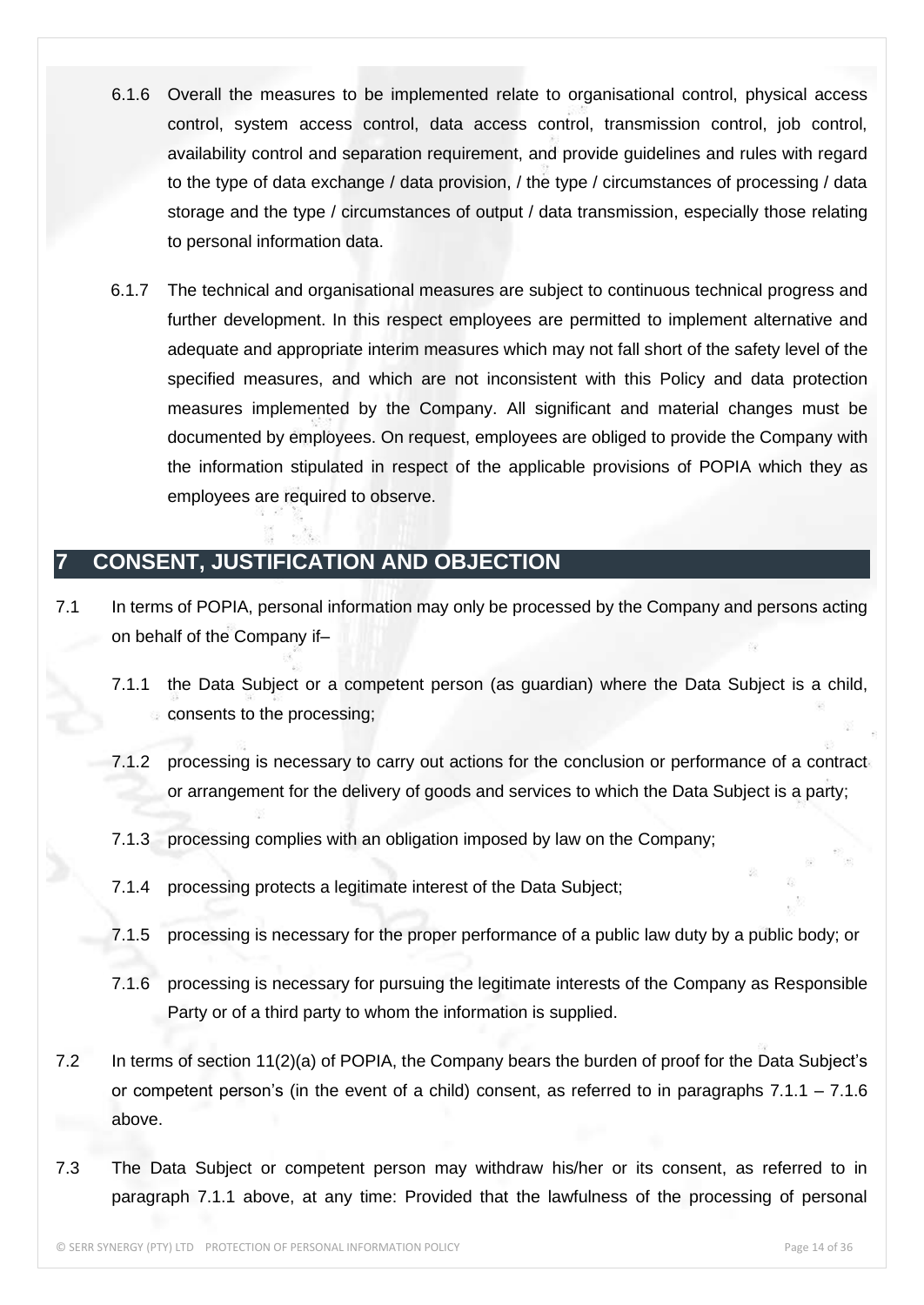information **before** such withdrawal or the processing of personal information in terms of paragraphs  $7.1.2 - 7.1.6$  above, will not be affected.

- 7.4 A Data Subject may object, at any time, to the processing of personal information–
	- 7.4.1 in terms of paragraphs 7.1.4 7.1.6 above, in the prescribed manner, on reasonable grounds relating to his/her or its particular situation, unless legislation provides for such processing; or
	- 7.4.2 for purposes of direct marketing other than direct marketing by means of unsolicited electronic communications as referred to in section 69 of POPIA.
- 7.5 If a Data Subject has objected to the processing of personal information in terms of paragraph 7.4 above, the Company shall no longer process such personal information.

#### **8. COLLECTION OF PERSONAL INFORMATION DIRECTLY FROM DATA SUBJECT**

- 8.1 The Company must collect personal information directly from the Data Subject, except as otherwise provided for in paragraph 8.2 below.
- 8.2 It is not necessary to comply with paragraph 8.1 if-
	- 8.2.1 the information is contained in or derived from a public record or has deliberately been made public by the Data Subject;
	- 8.2.2 the Data Subject or a competent person where the Data Subject is a child has consented to the collection of the information from another source;
	- 8.2.3 collection of the information from another source would not prejudice a legitimate interest of the Data Subject;
	- 8.2.4 collection of the information from another source is necessary–
		- 8.2.4.1 to avoid prejudice to the maintenance of the law by any public body, including the prevention, detection, investigation, prosecution and punishment of offences;
		- 8.2.4.2 to comply with an obligation imposed by law or to enforce legislation concerning the collection of revenue, as defined in section 1 of the South African Revenue Service Act, 1997 (Act No. 34 of 1997);
		- 8.2.4.3 for the conduct of proceedings in any court or tribunal that have commenced or are reasonably contemplated;
		- 8.2.4.4 in the interests of national security; or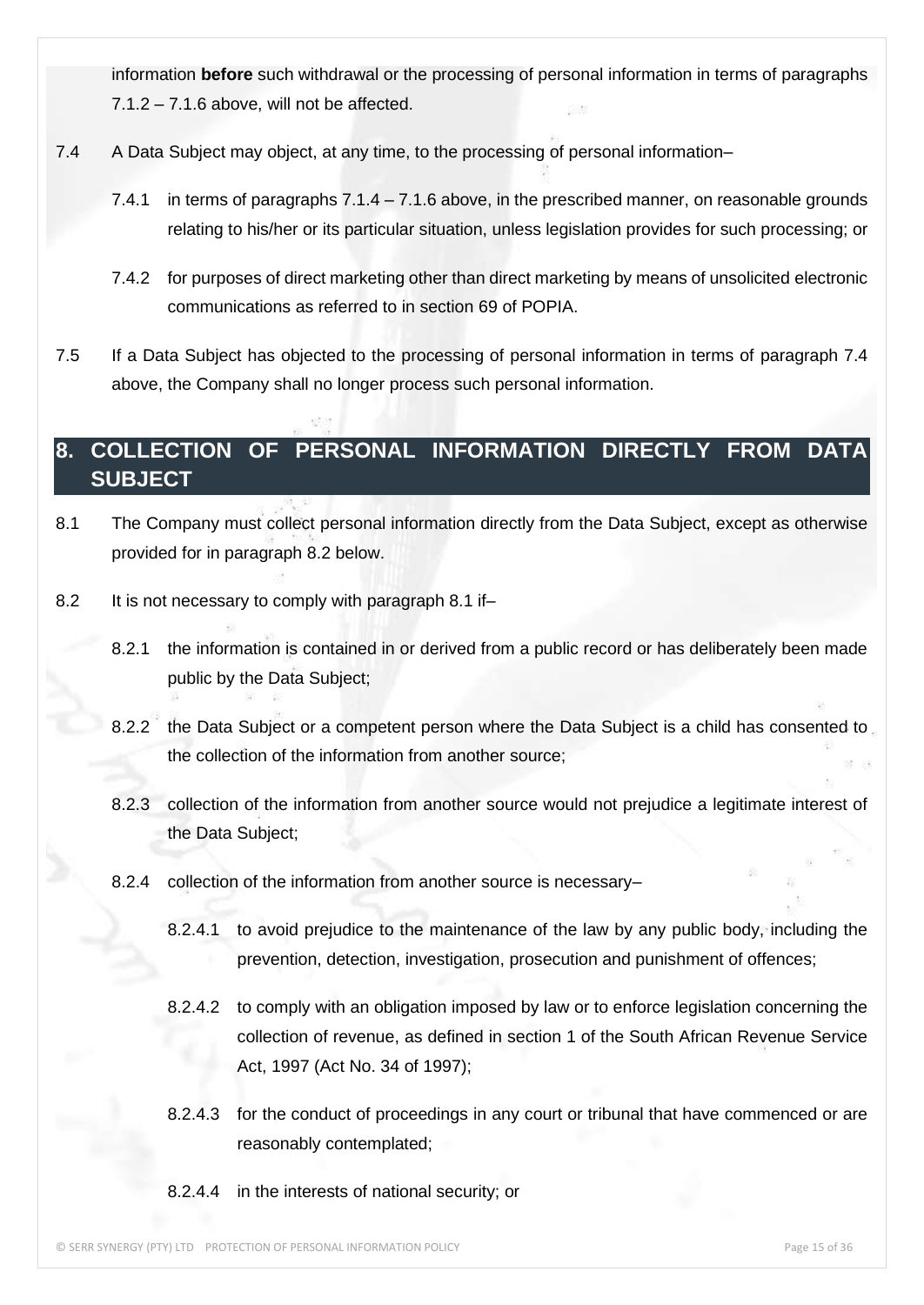- 8.2.4.5 to maintain the legitimate interests of the Company as Responsible Party or of a third party to whom the information is supplied;
- 8.2.5 compliance would prejudice a lawful purpose of the collection; or
- 8.2.6 compliance is not reasonably practicable in the circumstances of the particular case.

#### **9. COLLECTION FOR SPECIFIC PURPOSE**

- 9.1 The Company shall collect personal information for a specific, explicitly defined and lawful purpose related to a function or activity of the Company as Responsible Party.
- 9.2 The Company shall at all times, in accordance with section 18(1) of POPIA, ensure that Data Subjects are aware of the purpose of the collection of their information unless the provisions of section 18(4) of POPIA are applicable.

#### **10. RETENTION AND RESTRICTION OF RECORDS**

- 10.1 Subject to paragraphs 10.2 and 10.3 below, records of personal information shall not be retained by the Company any longer than is necessary for achieving the purpose for which the information was collected or subsequently processed, unless–
	- 10.1.1 retention of the record is required or authorised by law;
	- 10.1.2 the Company as Responsible Party reasonably requires the record for lawful purposes related to its functions or activities;
	- 10.1.3 retention of the record is required by a contract or arrangement between the Company and the parties thereto; or
	- 10.1.4 the Data Subject or a competent person where the Data Subject is a child has consented to the retention of the record.
- 10.2 Records of personal information may be retained for periods in excess of those contemplated in paragraph 10.1 for historical, statistical or research purposes if the Company has established appropriate safeguards against the records being used for any other purposes.
- 10.3 If the Company has used a record of personal information of a Data Subject to make a decision about the Data Subject, the Company shall –
	- 10.3.1 retain the record for such period as may be required or prescribed by law or a code of conduct issued by the Information Regulator; or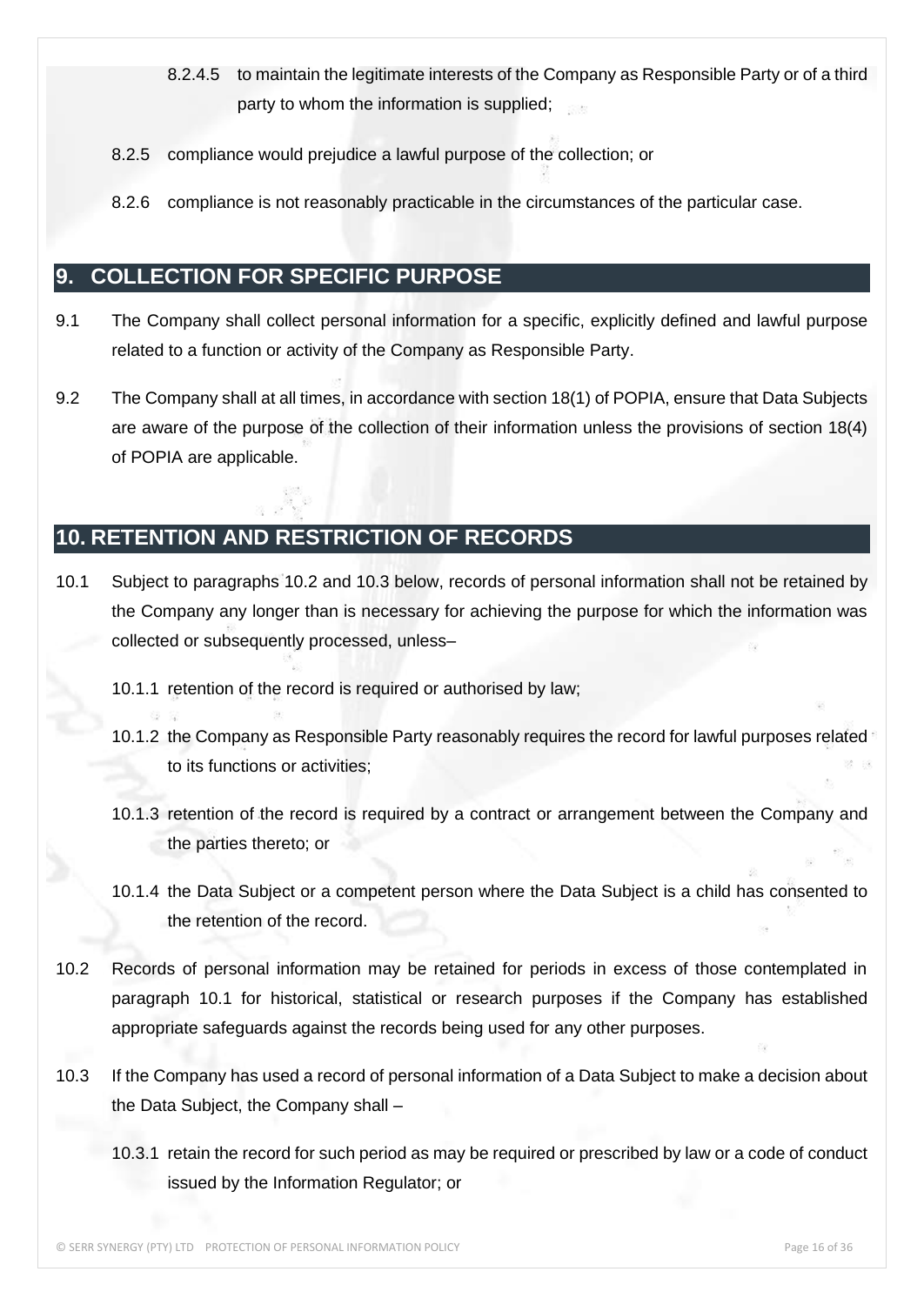- 10.3.2 if no law or code of conduct prescribes a retention period, retain the record for a period which will afford the Data Subject a reasonable opportunity, taking all considerations relating to the use of the personal information into account, to request access to the record.
- 10.4 The Company must destroy or delete a record of personal information or de-identify it as soon as reasonably practicable after the Company is no longer authorised to retain the record in terms of paragraphs 10.1 and 10.2 above.
- 10.5 The destruction or deletion of a record of personal information in terms of paragraph 10.4 above, must be done in a manner that prevents its reconstruction in an intelligible form.
- 10.6 The Company must restrict processing of personal information if–
	- 10.6.1 its accuracy is contested by the Data Subject, for a period enabling the Company to verify the accuracy of the information;
	- 10.6.2 the Company no longer needs the personal information for achieving the purpose for which the information was collected or subsequently processed, but it has to be maintained for purposes of proof;
	- 10.6.3 the processing is unlawful and the Data Subject opposes its destruction or deletion and requests the restriction of its use instead; or
	- 10.6.4 the Data Subject requests that the personal data be transmitted into another automated processing system.
- 10.7 Personal information referred to in paragraph 10.6 above may, with the exception of storage, only be processed for purposes of proof, or with the Data Subject's consent, or with the consent of a competent person in respect of a child, or for the protection of the rights of another natural or legal person, or if such processing is in the public interest.
- 10.8 Where processing of personal information is restricted pursuant to paragraph 10.6 above, the Company must inform the Data Subject before lifting the restriction on processing.

#### **11. FURTHER PROCESSING OF PERSONAL INFORMATION TO BE COMPATIBLE WITH THE PURPOSE OF COLLECTION**

- 11.1 Further processing of personal information by the Company must be in accordance or compatible with the purpose for which it was originally collected in terms of paragraph 9 above.
- 11.2 To assess whether further processing is compatible with the purpose of collection, the Company must take account of–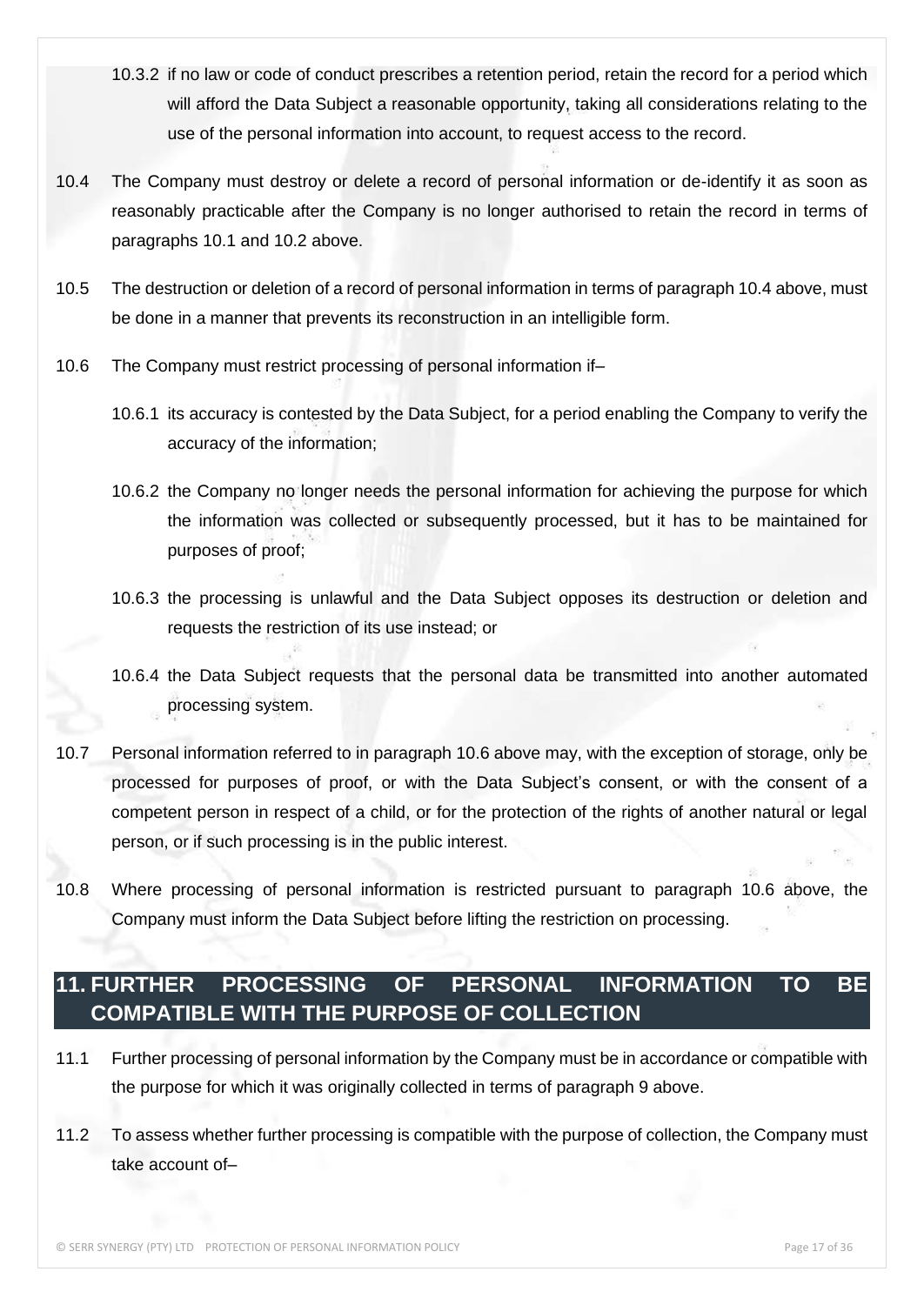- 11.2.1 the relationship between the purpose of the intended further processing and the purpose for which the information had been collected initially;
- 11.2.2 the nature of the information concerned;
- 11.2.3 the consequences and prejudice of the intended further processing for the Data Subject;
- 11.2.4 the manner in which the information has been collected; and
- 11.2.5 any contractual rights and obligations between the Company and the Data Subject as to such contract parties.
- 11.3 Section 15 of POPIA does not consider the further processing of personal information to be incompatible with the purpose of collection if –
	- 11.3.1 the Data Subject or a competent person where the Data Subject is a child has consented to the further processing of the information;
	- 11.3.2 the information is available in or derived from a public record or has deliberately been made public by the Data Subject;
	- 11.3.3 further processing is necessary–
		- 11.3.3.1 to avoid prejudice to the maintenance of the law by any public body, including the prevention, detection, investigation, prosecution and punishment of offences;
		- 11.3.3.2 to comply with an obligation imposed by law or to enforce legislation concerning the collection of revenue as defined in section 1 of the South African Revenue Service At, 1997 (Act No. 34 of 1997);
		- 11.3.3.3 for the conduct of proceedings in any court or tribunal that have commenced or are reasonably contemplated; or
		- 11.3.3.4 in the interests of national security;
	- 11.3.4 the further processing of the information is necessary to prevent or mitigate a serious and imminent threat to–
		- 11.3.4.1 public health or public safety; or
		- 11.3.4.2 the life or health of the Data Subject or another individual;
	- 11.3.5 the information is used for historical, statistical or research purposes and the Company is able to ensure that the further processing is carried out solely for such purposes and will not be published in an identifiable form; or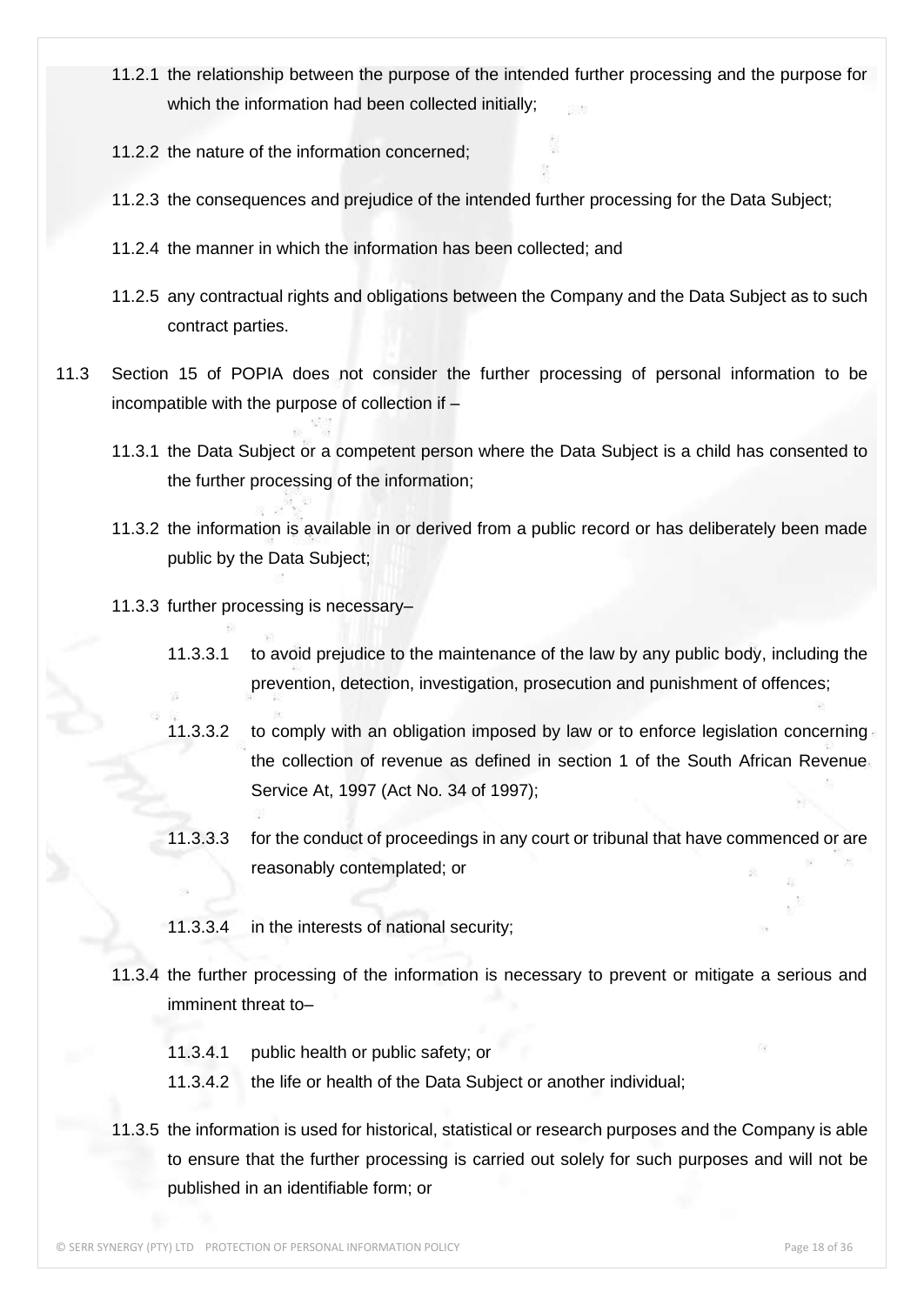11.3.6 the further processing of the information is in accordance with an exemption granted by the Information Regulator under section 37 of POPIA.

#### **12. CERTAIN PROCESSING SUBJECT TO PRIOR AUTHORISATION FROM THE INFORMATION REGULATOR**

- 12.1 The Company shall seek authorisation from the Information Regulator, in terms of section 57 of POPIA, prior to any processing if the Company plans to–
- 12.2 process any **"unique identifiers"** as per paragraph 1.1.28 above, of Data Subjects–
	- 12.2.1. for a purpose other than the one for which the identifier was specifically intended at collection; and
	- 12.2.2 with the aim of linking the information together with information processed by other Responsible Parties;
- 12.3 process information on criminal behaviour or on unlawful or objectionable conduct on behalf of third parties;
- 12.4 process information for the purposes of credit reporting; or
- 12.5 transfer of special personal information, as referred to in section 26 of POPIA, or the personal information of children as referred to in section 34 of POPIA, to a third party in a foreign country that does not provide an adequate level of protection for the processing of personal information as referred to in section 72 of POPIA.
- 12.6 This paragraph 12 shall not be applicable if a code of conduct has been issued by the Information Regulator and has come into force in terms of Chapter 7 of POPIA in a specific sector or sectors of society.
- 12.7 The Company shall obtain prior authorisation, as referred to in paragraph 12.1 above, only once and not each time that personal information is received or processed, except where the processing departs from that which has been authorised in accordance with the provisions of paragraph 12.1 above.

#### **13. QUALITY OF INFORMATION**

- 13.1 The Company must take reasonably practicable steps to ensure that the personal information is complete, accurate, not misleading and updated where necessary.
- 13.2 In taking the steps referred to in paragraph 13.1 above, the Company shall have regard to the purpose for which personal information is collected or further processed.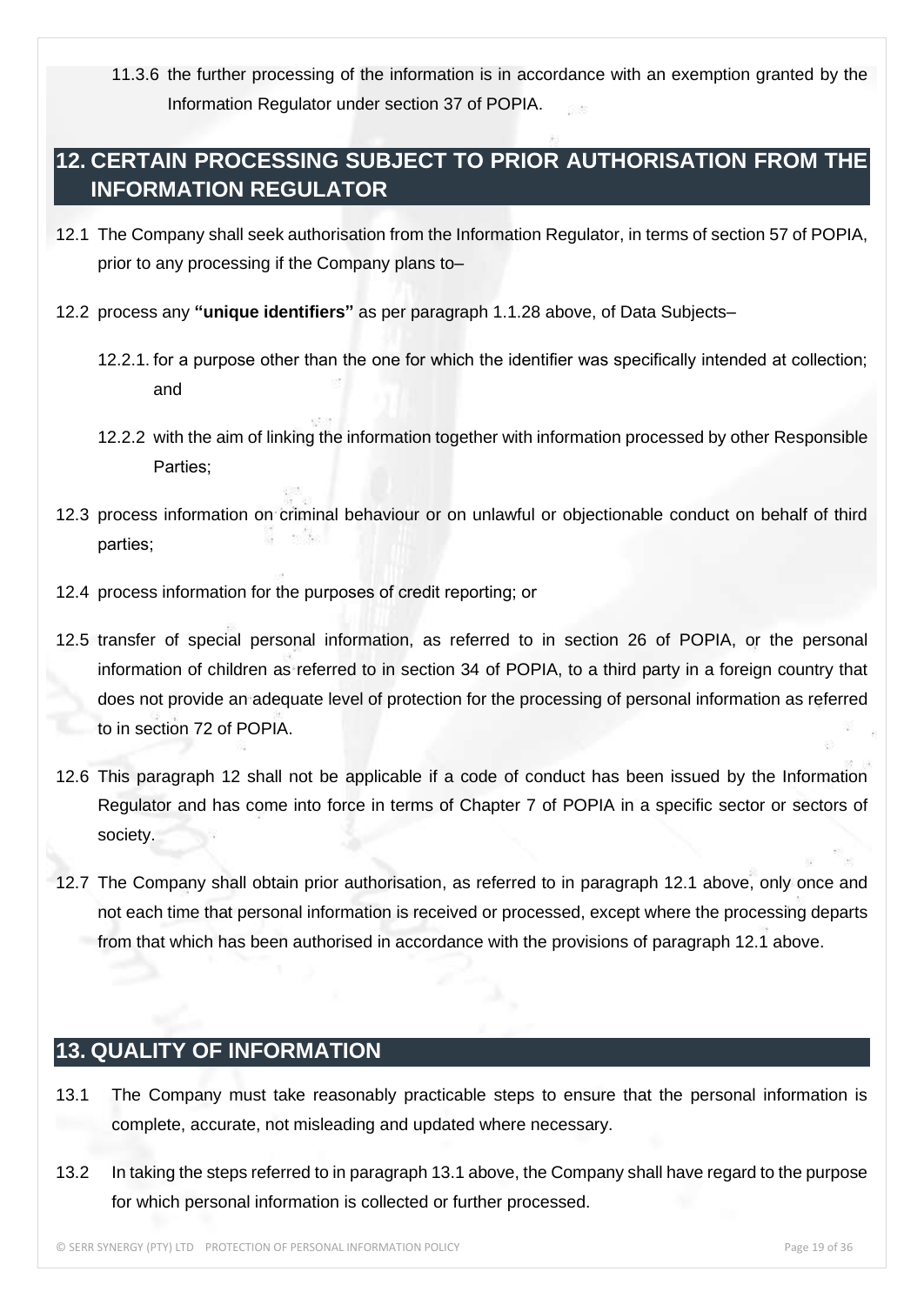#### **14. DOCUMENTATION AND RECORDS**

- 14.1 The Company shall maintain the documentation and records of all processing operations under its responsibility as referred to in section 51 of the Promotion of Access to Information Act 2 of 2000 (PAIA).
- 14.2 For this purpose, the Company has compiled a Manual in terms of PAIA which is available on the Company's business premisses and from the Company's Information Officer.

#### **15. NOTIFICATION TO DATA SUBJECT WHEN COLLECTING PERSONAL INFORMATION**

- 15.1 If personal information is collected, the Company shall take reasonably practicable steps to ensure that the Data Subject is aware of–
	- 15.1.1 the information being collected and, where the information is not collected from the Data Subject, the source from which it is collected;
	- 15.1.2 the name and address of the Company as Responsible Party;
	- 15.1.3 the purpose for which the information is being collected;
	- 15.1.4 whether or not the supply of the information by that Data Subject is voluntary or mandatory;
	- 15.1.5 the consequences of failure to provide the information;
	- 15.1.6 any particular law authorising or requiring the collection of the information;
	- 15.1.7 the fact that, where applicable, the Company intends to transfer the information to a third country or international organisation, and of the level of protection afforded to the information by that third country or international organisation;
	- 15.1.8 the fact that any further information shall be provided by the Company to the Data Subject, such as–
		- 15.1.8.1 the recipient or category of recipients of the information;
		- 15.1.8.2 the nature or category of the information;
		- 15.1.8.3 the right of access to and the right to rectify the information collected;
		- 15.1.8.4 the right to object to the processing of personal information as referred to in section 11(3) of POPIA; and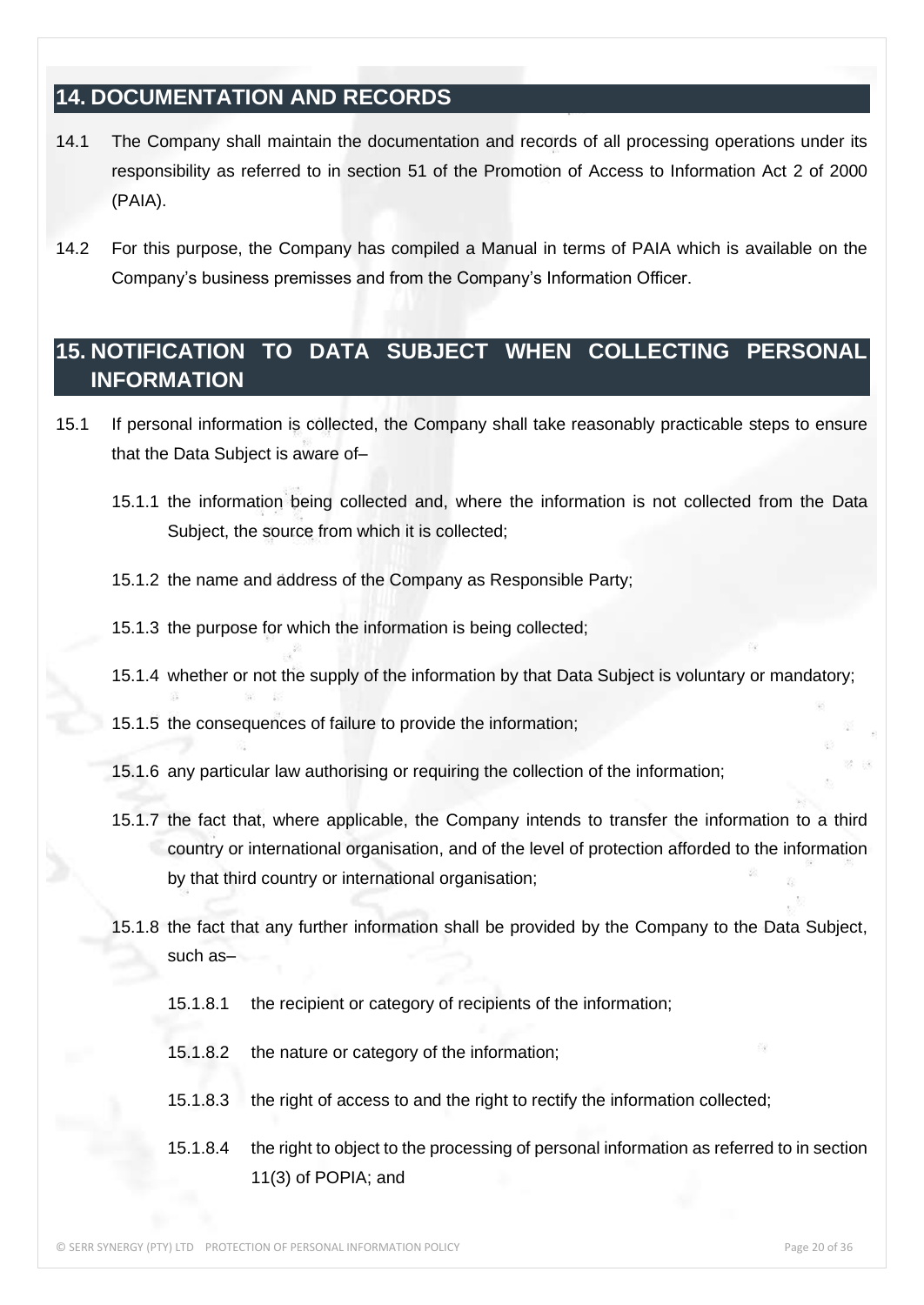- 15.1.8.5 the right of the Data Subject to lodge a complaint with the Information Regulator and be advised of the contact details of the Information Regulator, having regard to the specific circumstances in which the information is or is not to be processed, to enable processing in respect of the Data Subject to be reasonable.
- 15.2 The steps referred to in paragraph 15.1 above shall be taken by the Company–
	- 15.2.1 if the personal information is collected directly from the Data Subject, before the information is collected, unless the Data Subject is already aware of the information referred to in that subsection; or
	- 15.2.2 in any other case, before the information is collected or as soon as reasonably practicable after it has been collected.
- 15.3 If the Company has previously taken the steps referred to in paragraph 15.1 above, it would comply with paragraph 15.1 above in relation to the subsequent collection from the Data Subject of the same information or information of the same kind if the purpose of collection of the information remains the same.
- 15.4 The Company is not required in terms of section 18(4) of POPIA to comply with paragraph 15.1 above if–
	- 15.4.1 the Data Subject or a competent person where the Data Subject is a child has provided consent for the non-compliance;
	- 15.4.2 non-compliance would not prejudice the legitimate interests of the Data Subject as set out in terms of POPIA;
	- 15.4.3 non-compliance is necessary–
		- 15.4.3.1 to avoid prejudice to the maintenance of the law by any public body, including the prevention, detection, investigation, prosecution and punishment of offences;
		- 15.4.3.2 to comply with an obligation imposed by law or to enforce legislation concerning the collection of revenue as defined in section 1 of the South African Revenue Service Act, 1997 (Act No. 34 of 1997);
		- 15.4.3.3 for the conduct of proceedings in any court or tribunal that have been commenced or are reasonably contemplated; or
		- 15.4.3.4 in the interests of national security;
	- 15.4.4 compliance would prejudice a lawful purpose of the collection;

15.4.5 compliance is not reasonably practicable in the circumstances of the particular case; or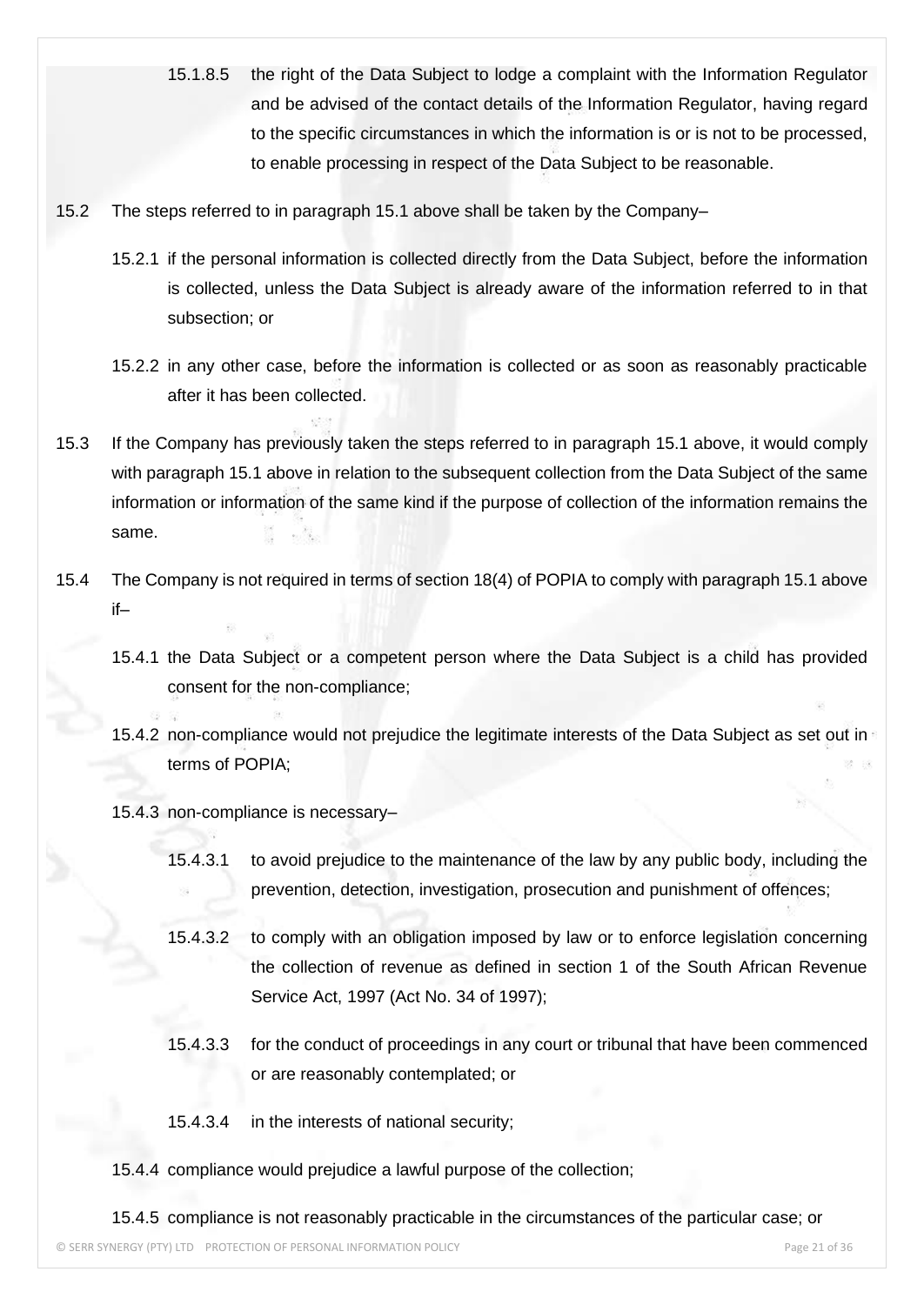15.4.6 the information will–

15.4.6.1 not be used in a form in which the Data Subject may be identified; or

15.4.6.2 be used for historical, statistical or research purposes.

#### **16. SECURITY MEASURES ON INTEGRITY AND CONFIDENTIALITY OF PERSONAL INFORMATION**

16.1 The Company shall take responsibility to secure the integrity and confidentiality of personal information in its possession or under its control by taking appropriate, reasonable technical and organisational measures to prevent–

16.1.1 loss of, damage to or unauthorised destruction of personal information; and

- 16.2 In order to give effect to paragraph 16.1 above, the Company has taken reasonable measures to–
	- 16.2.1 identify all reasonably foreseeable internal and external risks to personal information it its possession or under its control;
	- 16.2.2 establish and maintain appropriate safeguards against the risks identified;
	- 16.2.3 regularly verify that the safeguards are effectively implemented; and
	- 16.2.4 ensure that the safeguards are continually updated in response to new risks or deficiencies in previously implemented safeguards.
- 16.3 The Company is compelled in terms of section 19(3) of POPIA to have due regard to generally accepted information security practices and procedures which may apply to it generally or be required in terms of specific industry or professional rules and regulations.

#### **17. INFORMATION PROCESSED BY OPERATOR OR PERSON ACTING UNDER AUTHORITY**

- 17.1 An Operator, such as a supplier of goods and services to the Company, or anyone processing personal information on behalf of the Company, must–
	- 17.1.1 process such information only with the knowledge or authorisation of the Company; and
	- 17.1.2 treat personal information which comes to their knowledge as confidential and may not disclose it, unless required by law or in the course of the proper performance of their contractual duties or mandate.

<sup>16.1.2</sup> unlawful access to or processing of personal information.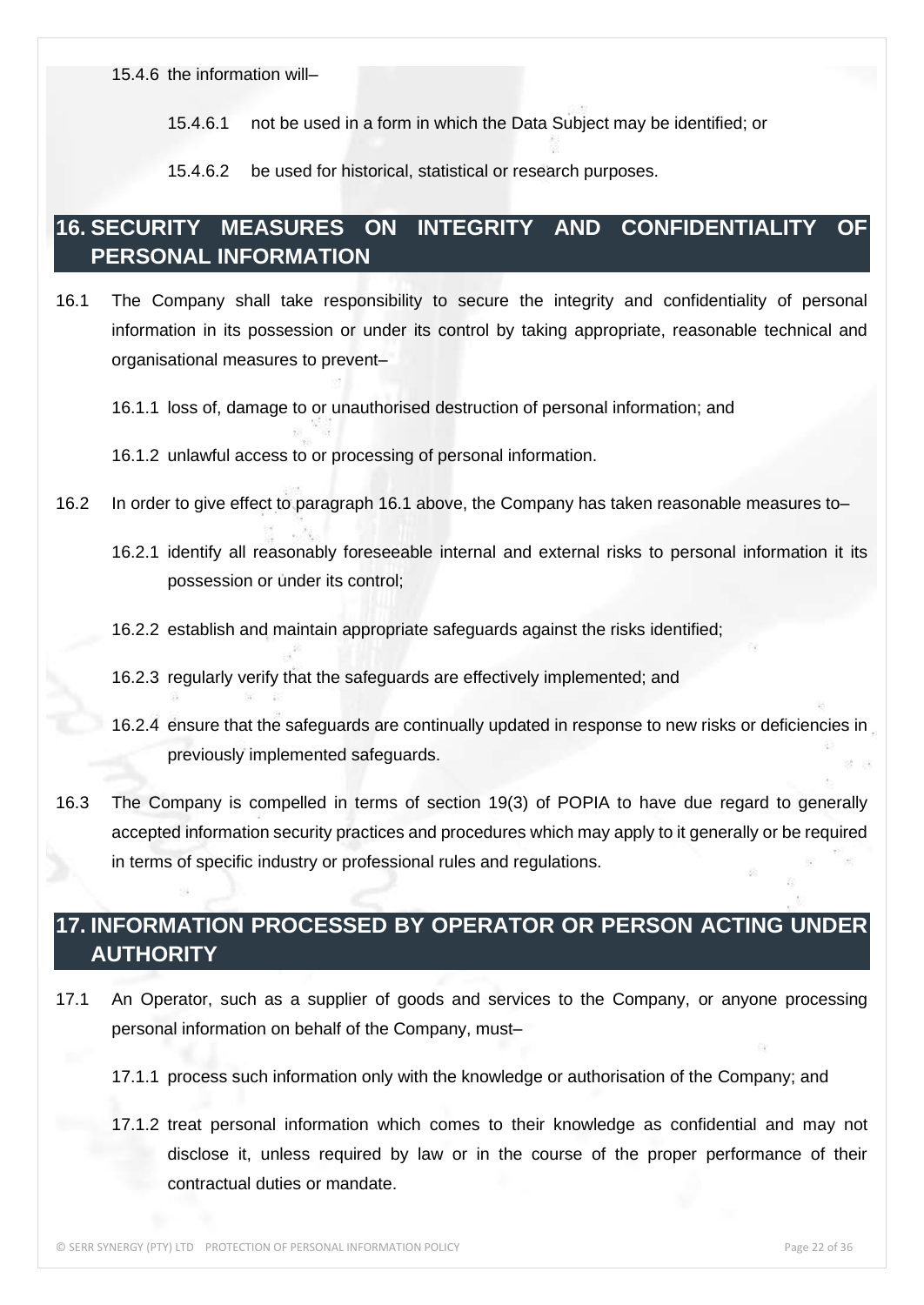#### **18. SECURITY MEASURES REGARDING INFORMATION PROCESSED BY OPERATOR**

- 18.1 The Company has, in terms of a written contract between the Company and all its Operators, ensured that the Operators which process personal information for the Company establish and maintain the security measures referred to in section 19 of POPIA.
- 18.2 All Operators are compelled to notify the Company immediately where there are reasonable grounds to believe that the personal information of a Data Subject which they process on behalf of the Company has been accessed or acquired by any unauthorised person.

#### **19. NOTIFICATION OF SECURITY COMPROMISES**

- 19.1 Where there are reasonable grounds to believe that the personal information of a Data Subject has been accessed or acquired by any unauthorised person, the Company shall notify–
	- 19.1.1 the Information Regulator; and
	- 19.1.2 the Data Subject, unless the identity of such Data Subject cannot be established, and the circumstances provided for in terms of paragraph 19.3 below, are present.
- 19.2 The notification referred to in paragraph 18.1 above must be issued as soon as reasonably possible after the discovery of the compromise, taking into account the legitimate needs of law enforcement or any measures reasonably necessary to determine the scope of the compromise and to restore the integrity of the Company's information system.
- 19.3 The Company shall only delay notification of the Data Subject if a public body responsible for the prevention, detection or investigation of offences or the Information Regulator determines that notification will impede a criminal investigation by the public body concerned.
- 19.4 The notification to a Data Subject by the Company referred to in paragraph 19.1 above shall be in writing and communicated to the Data Subject in at least one of the following ways:
	- 19.4.1 mailed to the Data Subject's last known physical or postal address;
	- 19.4.2 sent by e-mail to the Data Subject's last known e-mail address;
	- 19.4.3 placed in a prominent position on the website of the Company;
	- 19.4.4 published in the news media; or
	- 19.4.5 as may be directed by the Information Regulator.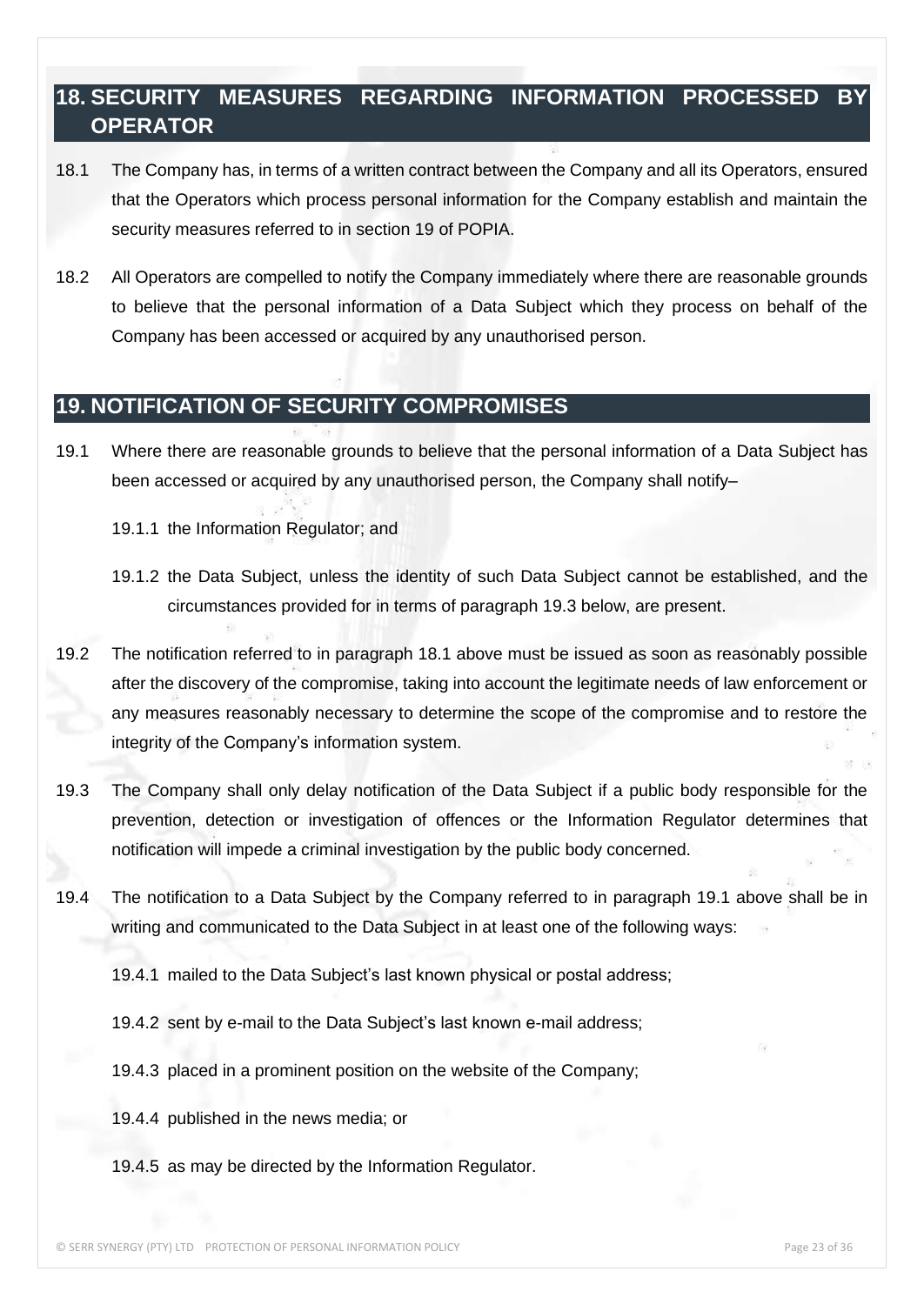- 19.5 The notification referred to in paragraph 19.1 above shall provide sufficient information to allow the Data Subject to take protective measures against the potential consequences of the compromise, including–
	- 19.5.1 a description of the possible consequences of the security compromise;
	- 19.5.2 a description of the measures that the Company intends to take or has taken to address the security compromise;
	- 19.5.3 a recommendation with regard to the measures to be taken by the Data Subject to mitigate the possible adverse effects of the security compromise; and
	- 19.5.4 if known to the Company, the identity of the unauthorised person who may have accessed or acquired the personal information.
- 19.6 The Company shall publicise, in any manner specified by the Information Regulator, the fact of any compromise to the integrity or confidentiality of personal information, if the Information Regulator has reasonable grounds to believe that such publicity would protect a Data Subject who may be affected by the compromise.

## **20. ACCESS TO PERSONAL INFORMATION**

- 20.1 A Data Subject, having provided adequate proof of identity, has the right to–
	- 20.1.1 request the Company to confirm, free of charge, whether or not the Company holds personal information about the Data Subject; and
	- 20.1.2 request from the Company the record or a description of the personal information about the Data Subject held by the Company, including information about the identity of all third parties, or categories of third parties, who have, or have had, access to the information–
		- 20.1.2.1 within a reasonable time;
		- 20.1.2.2 at a prescribed fee, if any;
		- 20.1.2.3 in a reasonable manner and format; and
		- 20.1.2.4 in a form that is generally understandable.
- 20.2 If, in response to a request in terms of paragraph 20.1 above, personal information is communicated to a Data Subject, the Data Subject must be advised of the right in terms of section 24 of POPIA to request the correction of information.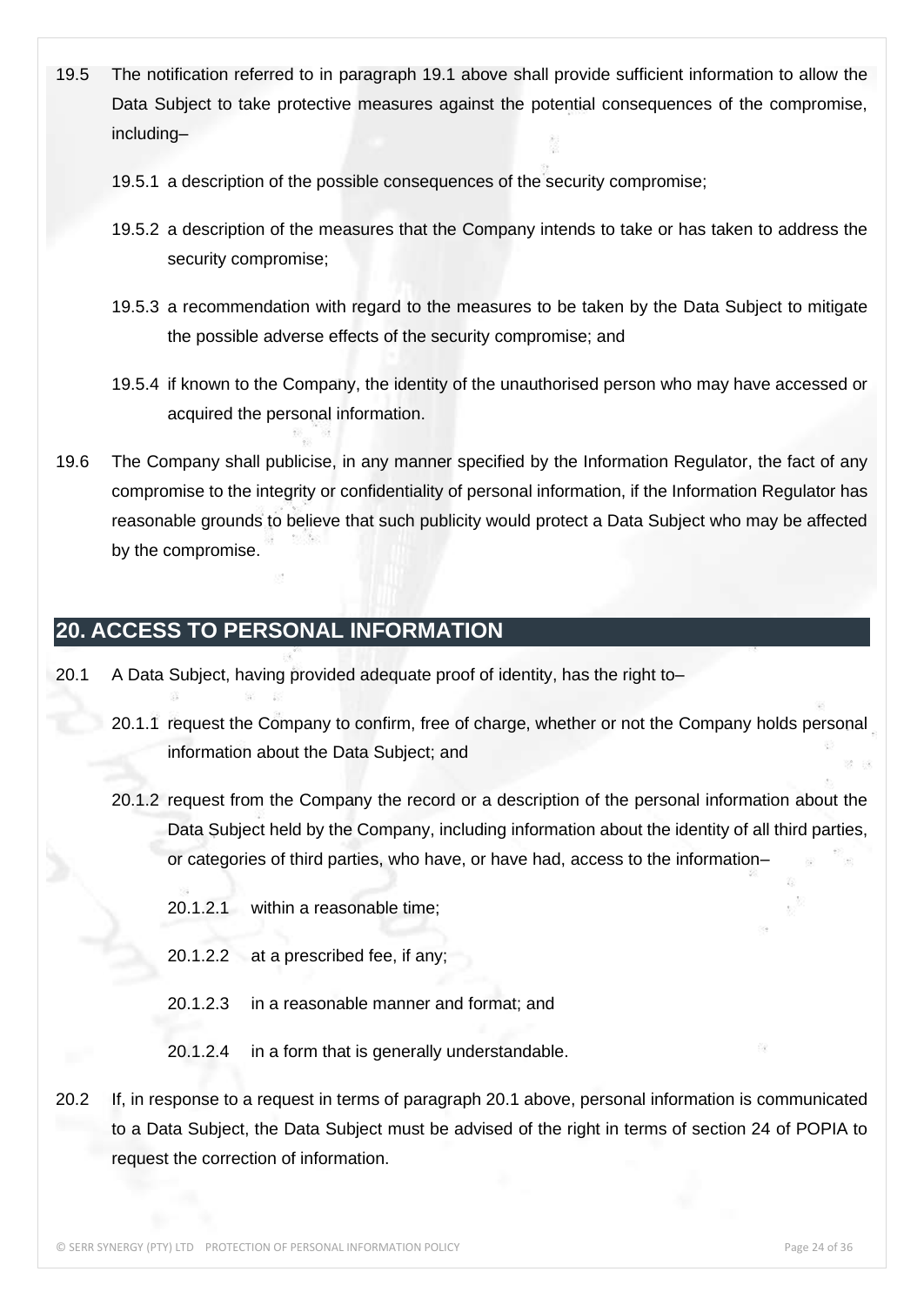20.3 If a Data Subject is required by the Company to pay a fee for services provided to the Data Subject in terms of paragraph 20.1.2 above to enable the Company to respond to a request, the Company–

20.3.1 must give the applicant a written estimate of the fee before providing the services; and

20.3.2 may require the applicant to pay a deposit for all or part of the fee.

- 20.4 The Company is obliged to refuse, as the case may be, to disclose any information requested in terms of paragraph 20.1 above to which the grounds for refusal of access to records set out in the applicable sections of Chapter 4 of Part 2 and Chapter 4 of Part 3 of the Promotion of Access to Information Act (PAIA) apply. The provisions of sections 30 and 61 of PAIA are applicable in respect of access to health or other records.
- 20.5 If a request for access to personal information is made to the Company and part of that information may or must be refused in terms of paragraph 20.4 above, every other part must be disclosed.
- 20.6 All requests for personal information from third parties will be dealt with in terms of the Manual compiled by the Company in terms of section 51 of PAIA.

#### **21. CORRECTION OF PERSONAL INFORMATION**

- 21.1 A Data Subject may, in the prescribed manner, request the Company to–
	- 21.1.1 correct or delete personal information about the Data Subject in its possession or under its control that is inaccurate, irrelevant, excessive, out of date, incomplete, misleading or obtained unlawfully; or
	- 21.1.2 destroy or delete a record of personal information about the Data Subject which the Company is no longer authorised to retain in terms of section 14 of POPIA.
- 21.2 On receipt of a request in terms of paragraph 21.1 above, the Company shall, as soon as reasonably practicable–
	- 21.2.1 correct the information;
	- 21.2.2 destroy or delete the information;
	- 21.2.3 provide the Data Subject, to his or her satisfaction, with credible evidence in support of the information; or
	- 21.2.4 where agreement cannot be reached between the Company and the Data Subject, and if the Data Subject so requests, take such steps as are reasonable in the circumstances, to attach to the information in such a manner that it will always be read with the information, an indication that a correction of the information had been requested but has not been made.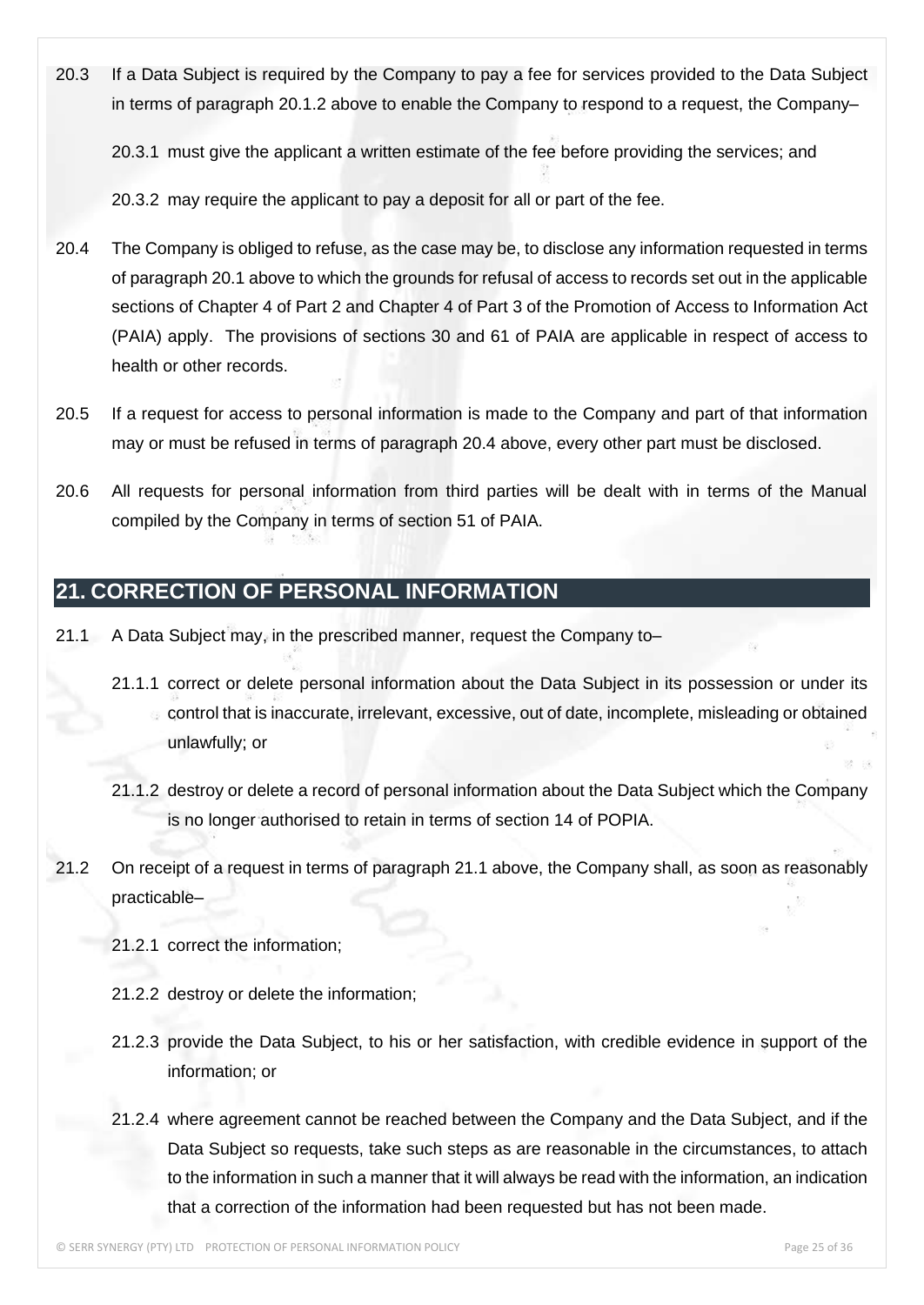- 21.3 If the Company has taken steps under paragraph 21.2 above that result in a change to the information and the changed information has an impact on decisions that have been or will be taken in respect of the Data Subject in question, the Company shall, if reasonably practicable, inform each person or body or Responsible Party to whom the personal information has been disclosed of those steps.
- 21.4 The Company shall notify a Data Subject, who has made a request in terms of paragraph 21.1 above, of the action taken in response to the request.

#### **22. PROHIBITION ON PROCESSING OF SPECIAL PERSONAL INFORMATION BY THE COMPANY**

- 22.1 The Company shall, subject to the provisions of section 27 of POPIA, not process personal information, referred to as "special personal information" concerning–
	- 22.1.1 the religious or philosophical beliefs, race or ethnic origin, trade union membership, political persuasion, health or sex life or biometric information of a Data Subject; or
	- 22.1.2 the criminal behaviour of a Data Subject to the extent that such information relates to–
		- 22.1.2.1 the alleged commission by a Data Subject of any offence; or
		- 22.1.2.2 any proceedings in respect of any offence allegedly committed by a Data Subject or the disposal of such proceedings.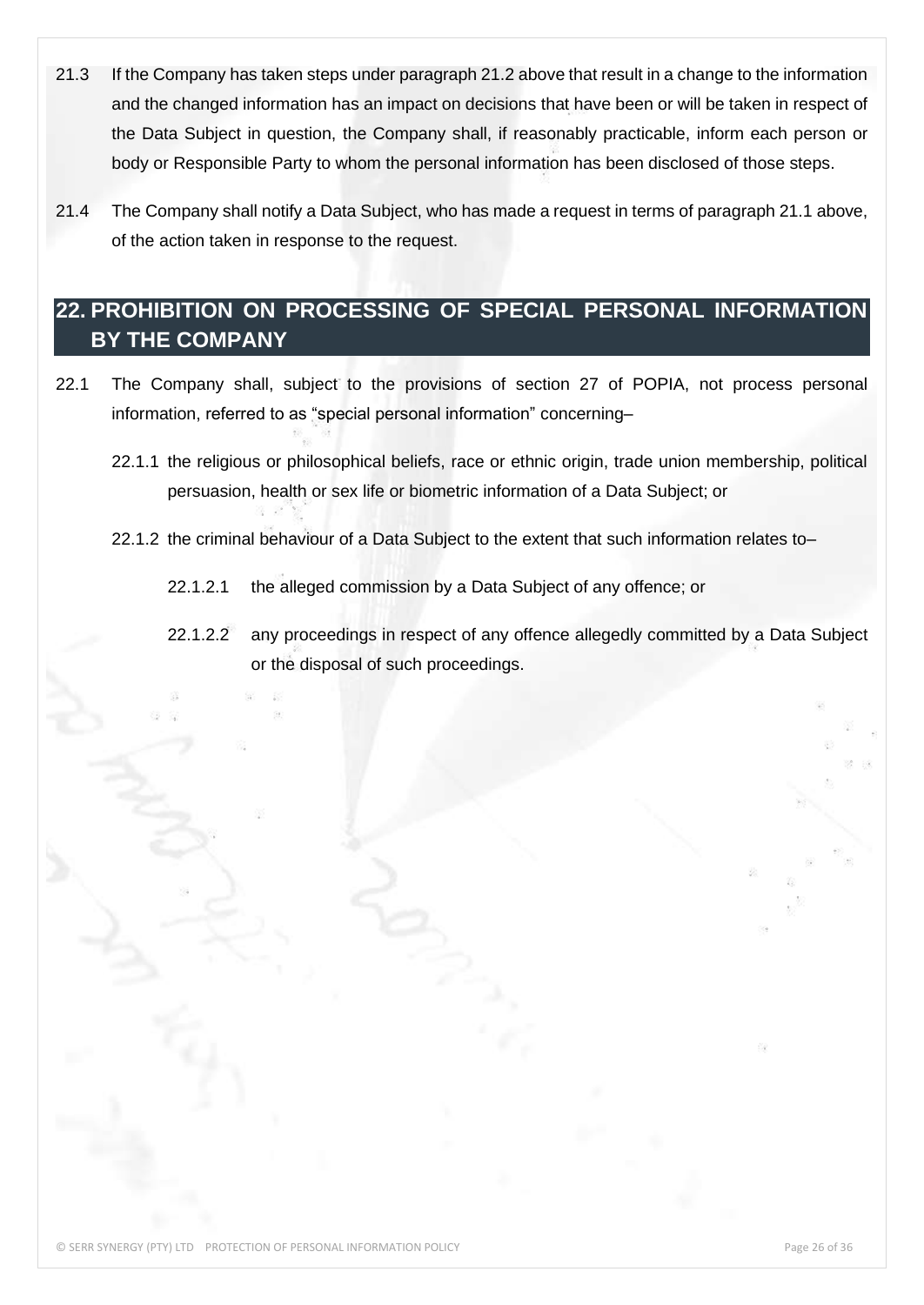## **23. GENERAL AUTHORISATION CONCERNING SPECIAL PERSONAL INFORMATION**

- 23.1 The prohibition on processing personal information, as referred to in paragraph 22 above and section 26 of POPIA, does not apply if the–
	- 23.1.1 processing is carried out with the consent of a Data Subject referred to in section 26 of POPIA;
	- 23.1.2 processing is necessary for the establishment, exercise or defence of a right or obligation in law;
	- 23.1.3 processing is necessary to comply with an obligation of international public law;
	- 23.1.4 processing is for historical, statistical or research purposes to the extent that–
		- 23.1.4.1 the purpose serves a public interest and the processing is necessary for the purpose concerned; or
		- 23.1.4.2 it appears to be impossible or would involve a disproportionate effort to ask for consent, and sufficient guarantees are provided for to ensure that the processing does not adversely affect the individual privacy of the Data Subject to a disproportionate extent;

23.1.5 information has deliberately been made public by the Data Subject; or

23.1.6 provisions of section 28 to 33 of POPIA are, as the case may be, complied with.

23.2 The Information Regulator may, upon application by the Company and by notice in the *Gazette*, authorise the Company to process special personal information if such processing is in the public interest and appropriate safeguards have been put in place to protect the personal information of the Data Subject.

#### **24. AUTHORISATION CONCERNING DATA SUBJECT'S RELIGIOUS OR PHILOSOPHICAL BELIEFS**

- 24.1 The Company acknowledges that the prohibition on processing of special personal information concerning a Data Subject's religious or philosophical beliefs, as referred to in section 26 of POPIA, does not apply if the processing is carried out by–
	- 24.1.1 spiritual or religious organisations, or independent sections of those organisations if–
		- 24.1.1.1 the information concerns Data Subjects belonging to those organisations; or

24.1.1.2 it is necessary to achieve their aims and principles;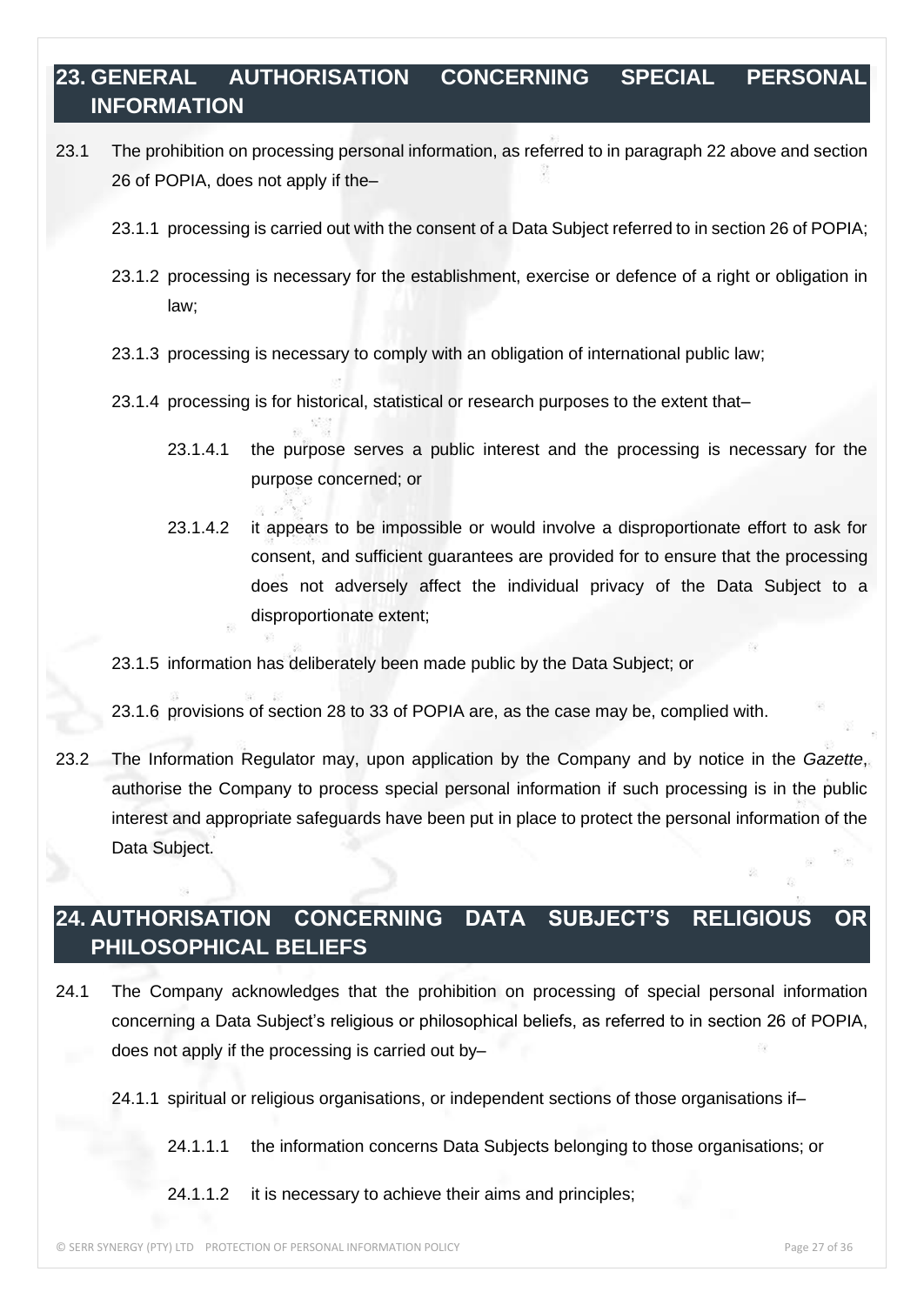- 24.1.2 institutions founded on religious or philosophical principles with respect to their members or employees or other persons belonging to the institution, if it is necessary to achieve their aims and principles; or
- 24.1.3 other institutions: Provided that the processing is necessary to protect the spiritual welfare of the Data Subjects, unless they have indicated that they object to the processing.
- 24.2 In the cases referred to in paragraph 24.1.1 above, the prohibition does not apply to processing of personal information concerning the religion or philosophy of life of family members of the Data Subjects, if–
	- 24.2.1 the association concerned maintains regular contact with those family members in connection with its aims; and
	- 24.2.2 the family members have not objected in writing to the processing.
- 24.3 In the cases referred to in paragraphs 24.1 and 24.2 above, personal information concerning a Data Subject's religious or philosophical beliefs may not be supplied to third parties without the consent of the Data Subject.

## **25. AUTHORISATION CONCERNING DATA SUBJECT'S RACE OR ETHNIC ORIGIN**

25.1 The Company acknowledges that the prohibition on processing personal information concerning a Data Subject's race or ethnic origin, as referred to in section 26 of POPIA, does not apply if the processing is carried out to–

25.1.1 identify Data Subjects and only when this is essential for that purpose; and

25.1.2 comply with laws and other measures designed to protect or advance persons, or categories of persons, disadvantaged by unfair discrimination.

## **26. AUTHORISATION CONCERNING DATA SUBJECT'S TRADE UNION MEMBERSHIP**

- 26.1 The Company acknowledges that the prohibition on processing of special personal information concerning the trade union membership of an employee as Data Subject, as referred to in section 26 of POPIA, does not apply to the processing by the trade union to which the Data Subject belongs or the trade union federation to which that trade union belongs, if such processing is necessary to achieve the aims of the trade union or trade union federation.
- 26.2 In the cases referred to under paragraph 26.1 above, no personal information shall be supplied by the Company to third parties without the consent of the employee as Data Subject.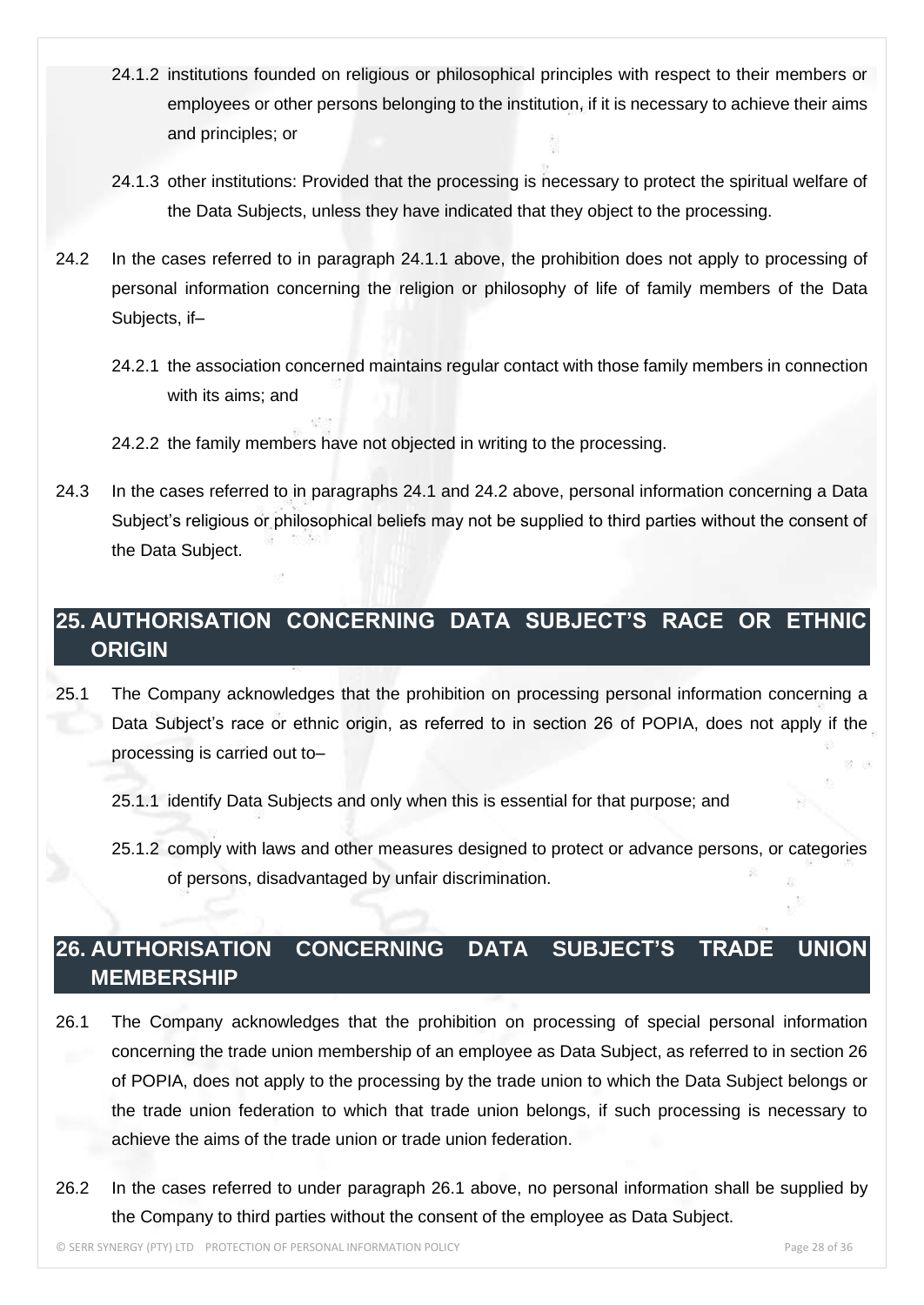## **27. AUTHORISATION CONCERNING DATA SUBJECT'S POLITICAL PERSUASION**

- 27.1 The Company acknowledges that the prohibition on processing of special personal information concerning a Data Subject's political persuasion, as referred to in section 26 of POPIA, does not apply to the processing by or for an institution, founded on political principles, of the personal information of–
	- 27.1.1 its members or employees or other persons belonging to the institution, if such processing is necessary to achieve the aims or principles of the institution; or
	- 27.1.2 a Data Subject if such processing is necessary for the purposes of–
		- 27.1.2.1 forming a political party;
		- 27.1.2.2 participating in the activities of, or engaging in the recruitment of members or canvassing supporters or voters for, a political party with the view to–
			- 27.1.2.2.1 an election of the National Assembly or the provincial legislature, as regulated in terms of the Electoral Act, 1998 (Act No. 73 of 1998);
			- 27.1.2.2.2 municipal elections as regulated in terms of the Local Government: Municipal Electoral Act, 2000 (Act No. 27 of 2000); or
			- 27.1.2.2.3 a referendum as regulated in terms of the Referendums Act, 1983 (Act No. 108 of 1983); or

27.1.2.3 campaigning for a political party or cause.

27.2 In the cases referred to under paragraph 27.1 above, no personal information shall be supplied by the Company to third parties without the consent of the Data Subject.

#### **28. AUTHORISATION CONCERNING DATA SUBJECT'S HEALTH OR SEX LIFE**

- 28.1 The Company acknowledges that the prohibition on processing of special personal information concerning a Data Subject's health or sex life, as referred to in section 26 of POPIA, does not apply to the processing by–
	- 28.1.1 medical professionals, healthcare institutions or facilities or social services, if such processing is necessary for the proper treatment and care of the Data Subject, or for the administration of the institution or professional practice concerned;
	- 28.1.2 insurance companies, medical schemes, medical scheme administrators and managed healthcare organisations, if such processing is necessary for-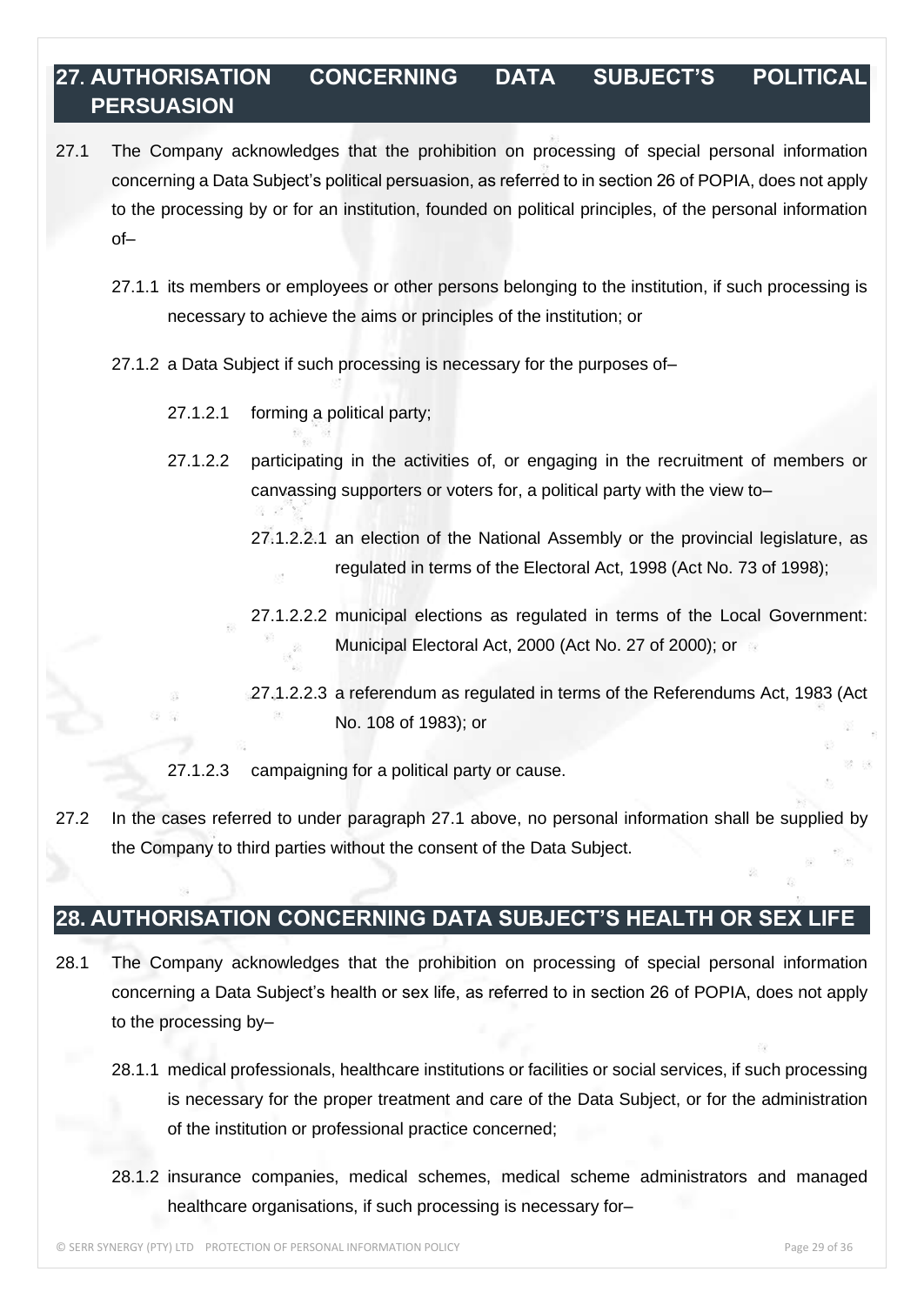- 28.1.2.1 assessing the risk to be insured by the insurance company or covered by the medical scheme and where the Data Subject has not objected to the processing;
- 28.1.2.2 the performance of an insurance or medical scheme agreement; or
- 28.1.2.3 the enforcement of any contractual rights and obligations;
- 28.1.3 schools, if such processing is necessary to provide special support for pupils or making special arrangements in connection with their health or sex life;
- 28.1.4 any public or private body managing the care of a child if such processing is necessary for the performance of their lawful duties;
- 28.1.5 any public body, if such processing is necessary in connection with the implementation of prison sentences or detention measures; or
- 28.1.6 administrative bodies, pension funds, companies or institutions working for them, if such processing is necessary for–
	- 28.1.6.1 implementation of the provisions of laws, pension regulations or collective agreements which create rights dependent on the health or sex life of the Data Subject; or
	- 28.1.6.2 the reintegration of or support for workers or persons entitled to benefit in connection with sickness or work incapacity.
- 28.2 The information referred to in paragraph 28.1 above, shall only be processed by the Company subject to an obligation of confidentiality by virtue of office, employment, profession or legal provision, or established by a written agreement between the Company and the Data Subject.
- 28.3 If the Company is permitted to process information concerning a Data Subject's health or sex life in terms of paragraph 28.1 above, and is not subject to an obligation of confidentiality by virtue of office, profession or legal provision, it shall treat the information as confidential, unless the Company is required by law or in connection with their duties, to communicate the information to other parties who are authorised to process such information in accordance with paragraph 28.1 above.
- 28.4 The prohibition on processing any of the categories of special personal information referred to in section 26 of POPIA by the Company does not apply if it is necessary to supplement the processing of personal information concerning a Data Subject's health, as referred to under paragraph 28.1.1 above, with a view to the proper treatment or care of the Data Subject.
- 28.5 Personal information concerning inherited characteristics may not be processed in respect of a Data Subject from whom the information concerned has been obtained, unless–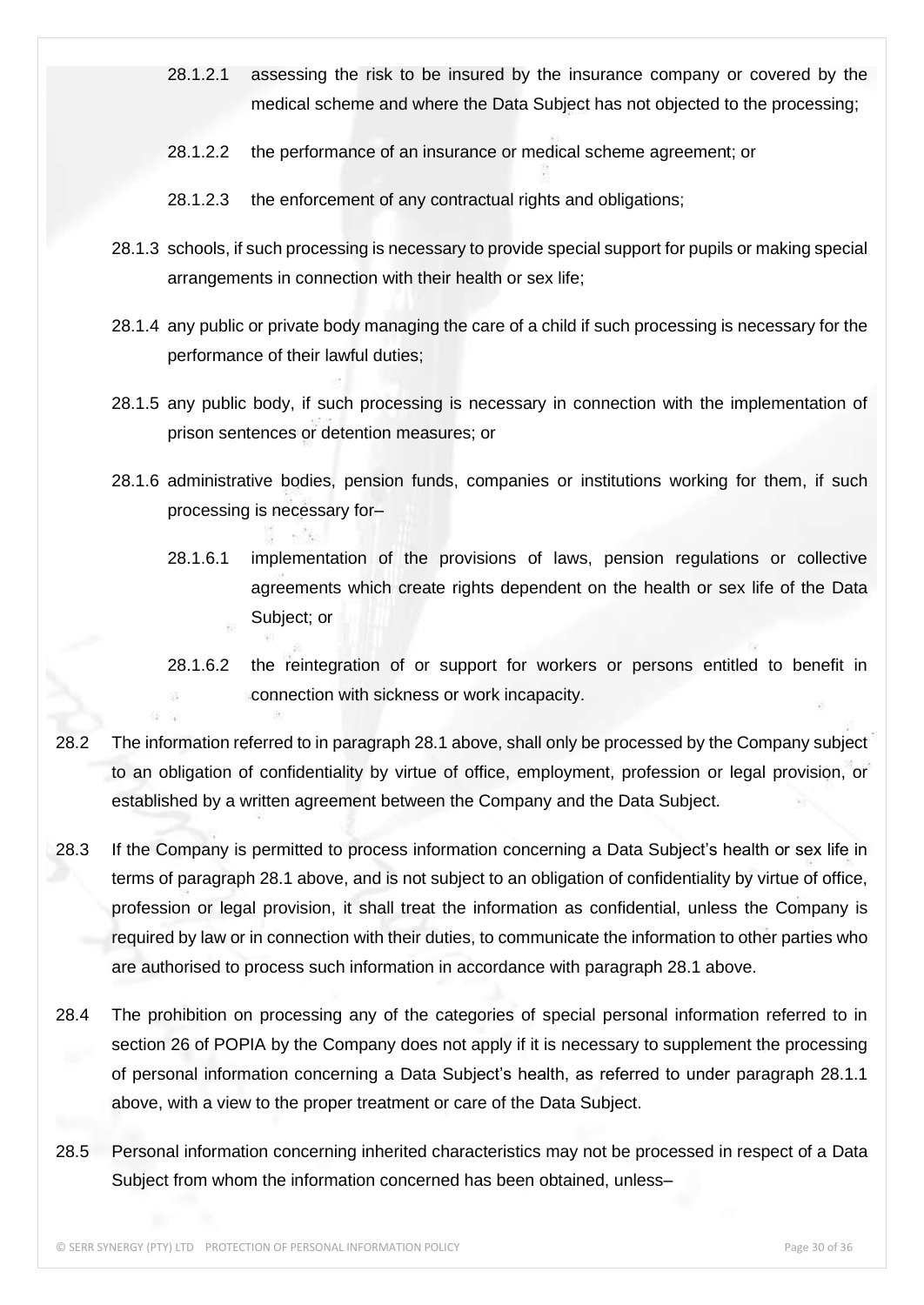28.5.2 the processing is necessary for historical, statistical or research activity.

#### **29. AUTHORISATION CONCERNING DATA SUBJECT'S CRIMINAL BEHAVIOUR OR BIOMETRIC INFORMATION**

- 29.1 The prohibition on processing of special personal information by the Company concerning a Data Subject's criminal behaviour or biometric information, as referred to in section 26 of POPIA, does not apply if the processing is carried out by bodies charged by law with applying criminal law or by the Company which had obtained that information in accordance with the law.
- 29.2 The processing of information concerning employees of the Company shall take place in accordance with the rules established in compliance with labour legislation, and agreements concluded with employees in this regard.
- 29.3 The prohibition on processing any of the categories of special personal information referred to in section 26 of POPIA does not apply if such processing is necessary to supplement the processing of information on criminal behaviour or biometric information permitted by section 33 of POPIA.

#### **30. GENERAL AUTHORISATION CONCERNING PERSONAL INFORMATION OF CHILDREN**

30.1 The Company shall not process the personal information of children unless it is:

30.1.1 processed with the prior consent of a competent person;

30.1.2 necessary for the establishment, exercise or defence of a right or obligation in law;

30.1.3 necessary to comply with an obligation of international public law;

- 30.1.4 processed for historical, statistical or research purposes to the extent that–
	- 30.1.4.1 the purpose serves a public interest and the processing is necessary for the purpose concerned; or
	- 30.1.4.2 it appears to be impossible or would involve a disproportionate effort to ask for consent and sufficient guarantees are provided for to ensure that the processing does not adversely affect the individual privacy of the child to a disproportionate extent; or
- 30.1.5 personal information which has deliberately been made public by the child with the consent of a competent person.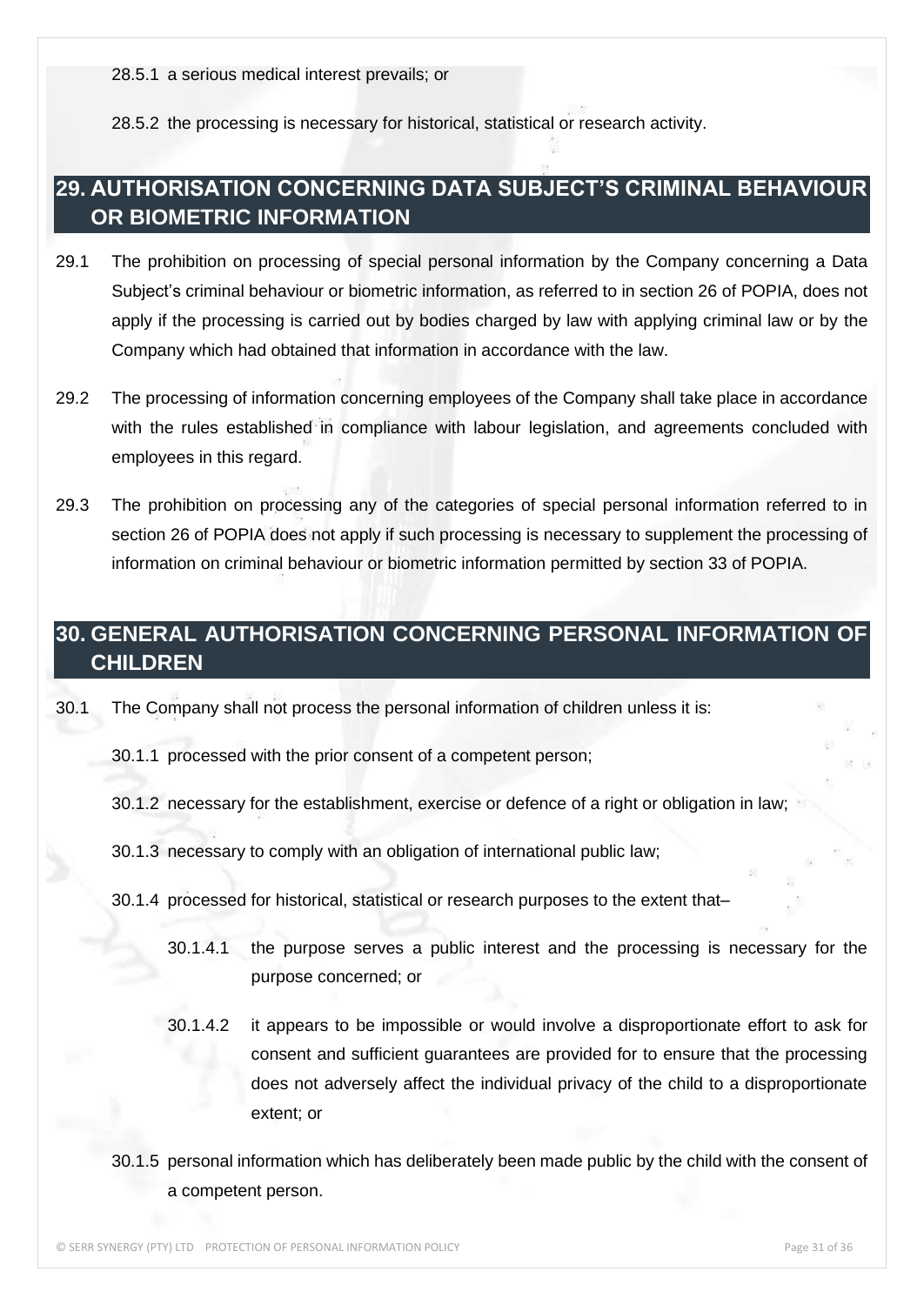30.2 The Company may, however, be authorised by the Information Regulator to process the personal information of children if the processing is in the public interest and appropriate safeguards have been put in place to protect the personal information of the child.

#### **31. INFORMATION OFFICER**

- 31.1 The Company has appointed an Information Officer and a deputy Information Officer, namely **Sanet van Wyk** as Information Officer and **Theuns van Loggerenberg** as Deputy Information Officer.
- 31.2 The duties and responsibilities of the Information Officer include–
	- 31.2.1 the encouragement of compliance by the Company, subject to the conditions for the lawful processing of personal information;
	- 31.2.2 dealing with requests in general made to the Company pursuant to this Policy and Manual compiled in terms of PAIA and POPIA, respectively;
	- 31.2.3 working with the Information Regulator in relation to investigations conducted pursuant to Chapter 6 of POPIA in relation to the Company;
	- 31.2.4 otherwise ensuring compliance by the Company with the provisions of POPIA and PAIA; and
	- 31.2.5 such duties and responsibilities as may be prescribed from time to time by the Information Regulator.
- 31.3 Information Officers shall take up their duties in terms of POPIA only after the Company has registered them with the Information Regulator.
- 31.4 Any power or duty conferred or imposed on an Information Officer by POPIA is also applicable to a Deputy Information Officer of the Company.

## **32. DIRECT MARKETING BY MEANS OF UNSOLICITED ELECTRONIC COMMUNICATIONS**

- 32.1 The processing of personal information of a Data Subject by the Company and any of its employees and representatives for the purpose of direct marketing by means of any form of electronic communication, including automatic calling machines, facsimile machines, SMSs or e-mail, is prohibited unless the Data Subject (client, customer or potential client) –
	- 32.1.1 has given his/her or its consent to the processing; or
	- 32.1.2 is, subject to paragraph 33.3 below, an existing client or customer of the Company.
- 32.2 The Company shall approach a Data Subject–
	- 32.2.1 whose consent is required in terms of paragraph 33.1.1 above; and
	- 32.2.2 who had not previously withheld such consent,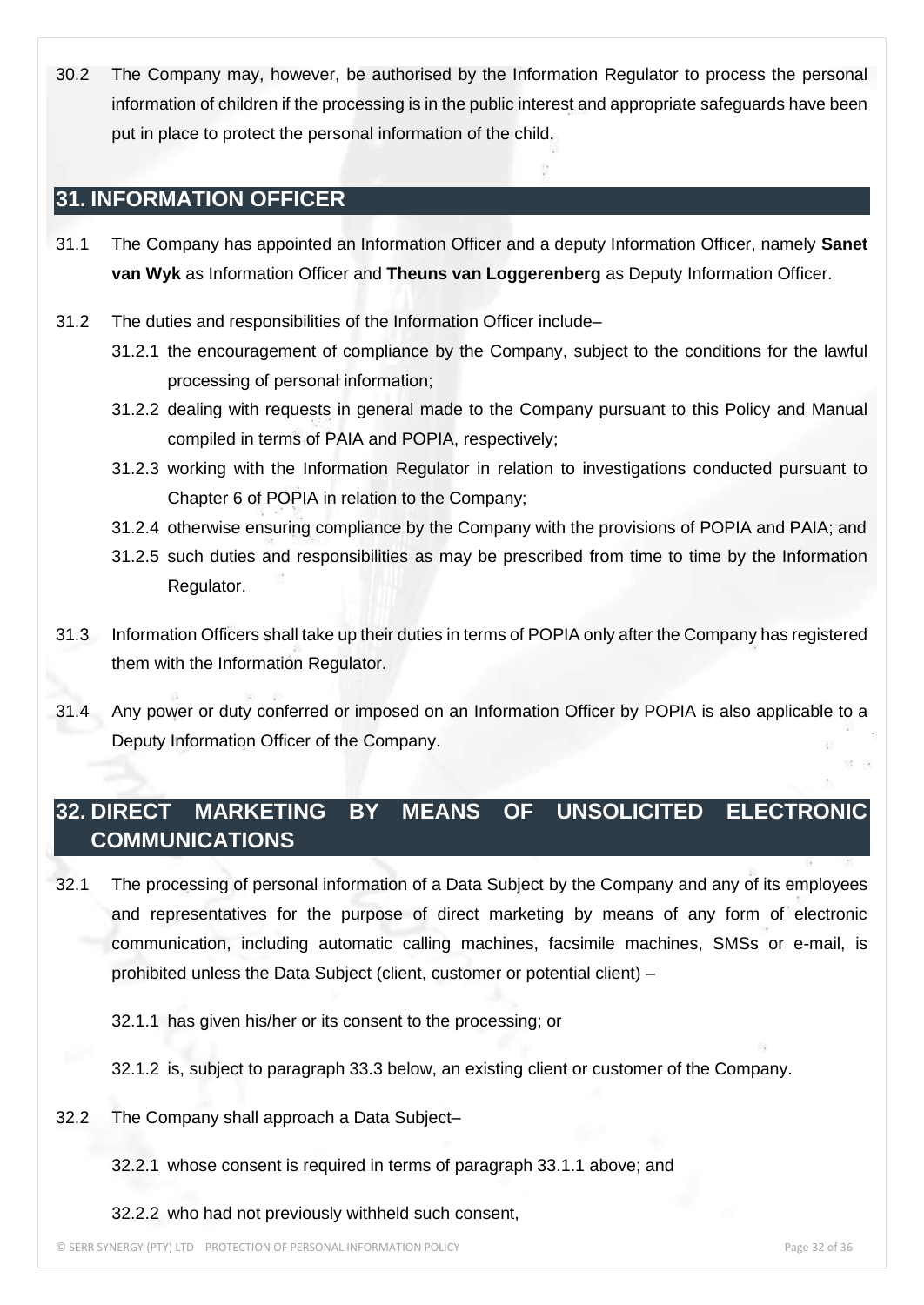only once in order to request the consent of that Data Subject.

32.2.3 whose consent is required, in the prescribed manner and form.

- 32.3 The Company shall only process the personal information of a Data Subject who is a customer or client of the Company in terms paragraph 33.1.2 above–
	- 32.3.1 if the Company has obtained the contact details of the Data Subject in the context of the sale of a product or service;
	- 32.3.2 for the purpose of direct marketing of the Company's own similar products or services; and
	- 32.3.3 if the Data Subject has been given a reasonable opportunity to object, free of charge and in a manner free of unnecessary formality, to such use of his/her or its electronic details–
		- 32.3.3.1 at the time when the information was collected; and
		- 32.3.3.2 on the occasion of each communication with the Data Subject for the purpose of marketing if the Data Subject had not initially refused such use.
- 32.4 Any communication for the purpose of direct marketing must contain–
	- 32.4.1 details of the identity of the sender or the person on whose behalf the communication has been sent; and
	- 32.4.2 an address or other contact details to which the recipient may send a request that such communications cease.
- 32.5 **'Automatic calling machine'**, for purposes of paragraph 32.1 above, means a machine that is able to do automated calls without human intervention.

#### **33. TRANSBORDER INFORMATION FLOWS**

- 33.1 The Company shall not transfer personal information about a Data Subject to a third party who is in a foreign country unless–
	- 33.1.1 the third party who is the recipient of the information is subject to a law, binding corporate rules or binding agreement which provide an adequate level of protection which–
		- 33.1.1.1 effectively upholds principles for reasonable processing of the information that are substantially similar to the conditions for the lawful processing of personal information relating to a Data Subject who is a natural person and, where applicable, a juristic person; and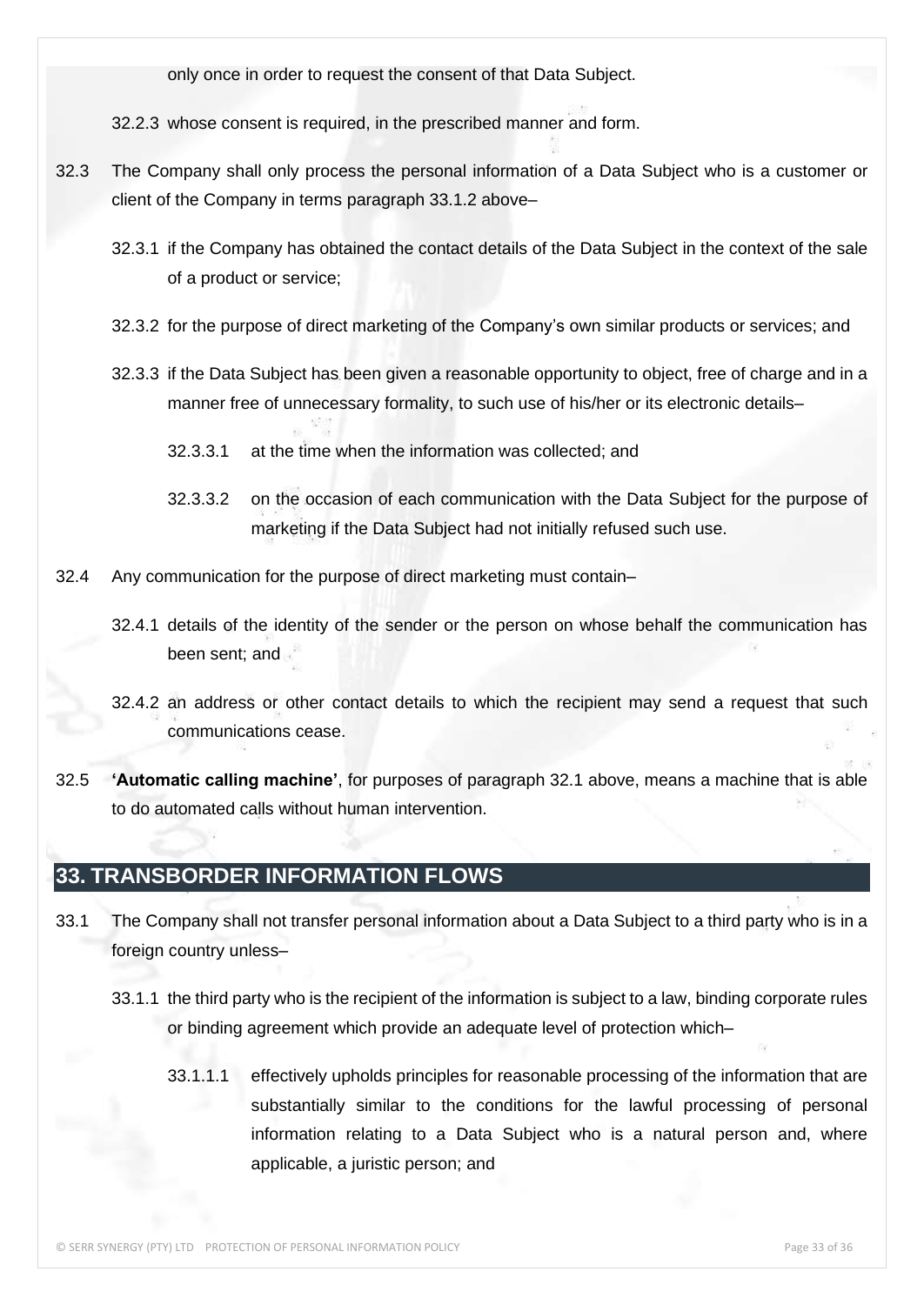- 33.1.1.2 includes provisions that are substantially similar to this paragraph, relating to the further transfer of personal information from the recipient to third parties who are in a foreign country;
- 33.1.2 the Data Subject consents to the transfer;
- 33.1.3 the transfer is necessary for the performance of a contract between the Data Subject and the Company, or for the implementation of pre-contractual measures taken in response to the Data Subject's request;
- 33.1.4 the transfer is necessary for the conclusion or performance of a contract concluded in the interest of the Data Subject between the Company and a third party; or
- 33.1.5 the transfer is for the benefit of the Data Subject, and–
	- 33.1.5.1 it is not reasonably practicable to obtain the consent of the Data Subject to that transfer; and
	- 33.1.5.2 if it were reasonably practicable to obtain such consent, the Data Subject would be likely to give such consent.

#### **34. ERASURE OF DATA AND RETURN OF DATA MEDIA**

- 34.1 Employees are obliged, in terms of data protection provisions, to hand over or, by prior agreement, destroy all documents, compiled results of processing and use, and stored data that came into their possession. The same applies to test and rejected material.
- 34.2 Documentation and records that serve to verify mandated and proper personal information and data processing must be stored by employees in accordance with the respective storage periods. In order to disencumber themselves, employees may hand over such documentation to the Company.
- 34.3 Employees are obliged to implement technical and organisational measures communicated from time to time by the Company for protection of the Company's data stored on their servers or on the servers of affiliated companies.

#### **35. CONFIDENTIALITY IN GENERAL**

35.1 All information shall be considered confidential. Confidentiality protects information as assets from unauthorised disclosure. At no stage during the employment relationship may an employee disclose any information to any person inside or outside the Company. Any disclosure of information, irrespective of form, except where it is permitted, shall lead to disciplinary action.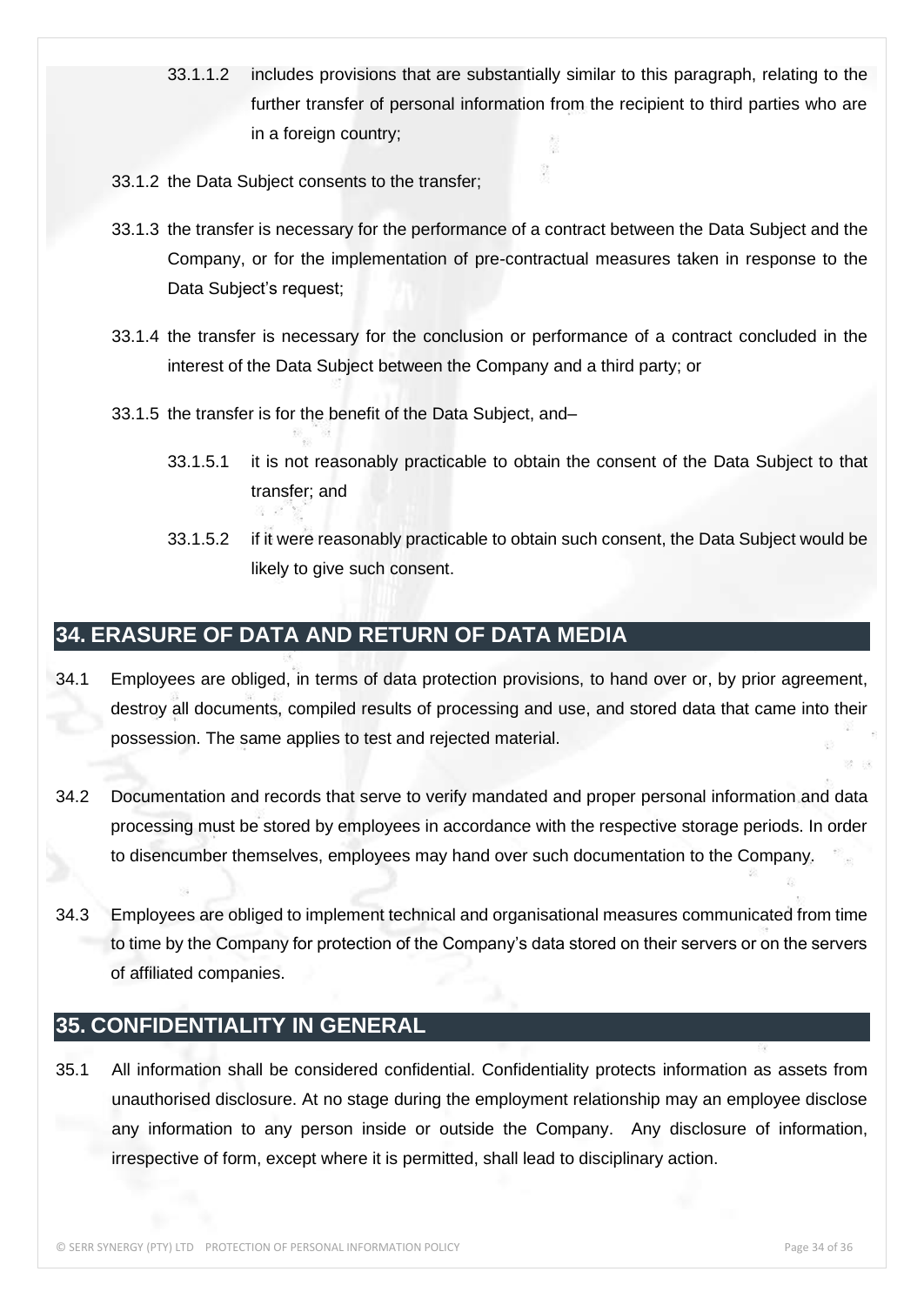- 35.2 Employees should never disclose any confidential information to any unauthorised person or third party about the Company, fellow employees, consultants, clients, customers, vendors, suppliers or competitors.
- 35.3 Employees should maintain the confidentiality of Company trade secrets and information. Trade secrets may include information regarding the development of systems, processes, products, knowhow and technology. This also includes internal reports, policies, procedures or other internal business-related confidential communications referred to in general as **"confidential information"**.
- 35.4 Employees are obliged to report any breach or possible or suspected breach of this Policy immediately to their supervisor or manager.

#### **36. TRAINING**

- 36.1 Information security training shall be presented once a year for all employees working with personal and confidential information.
- 36.2 The Information Officer has the main responsibility of ensuring that training courses are held for each employee of the Company.

## **37. THE COMPANY'S POWERS GIVEN BY THE COMPANY AND EMPLOYEES' RIGHTS IN RESPECT OF INSTRUCTIONS**

- 37.1 Personal information and data in the possession or control of the Company, shall be handled exclusively within the framework of this Policy and on the instruction of the Company. The Company reserves the right, within the framework of this Policy, to give instructions with regard to the type, scope and procedures of personal information and data processing and to specify more closely by means of individual instructions. Changes in the subject matter of the processing and changes in procedures with regard to personal information and data must be agreed mutually and documented.
- 37.2 Verbal instructions relating to any aspect regulated by this Policy shall be confirmed by the Company without delay in writing or per email.
- 37.3 In compliance with the respectively applicable provisions of POPIA, employees are obliged to inform the Company without delay if they believe an instruction infringes upon any personal information protection provisions. Employees are entitled to defer performance of the relevant instruction until such time as this has been confirmed or modified by the responsible person at the Company.